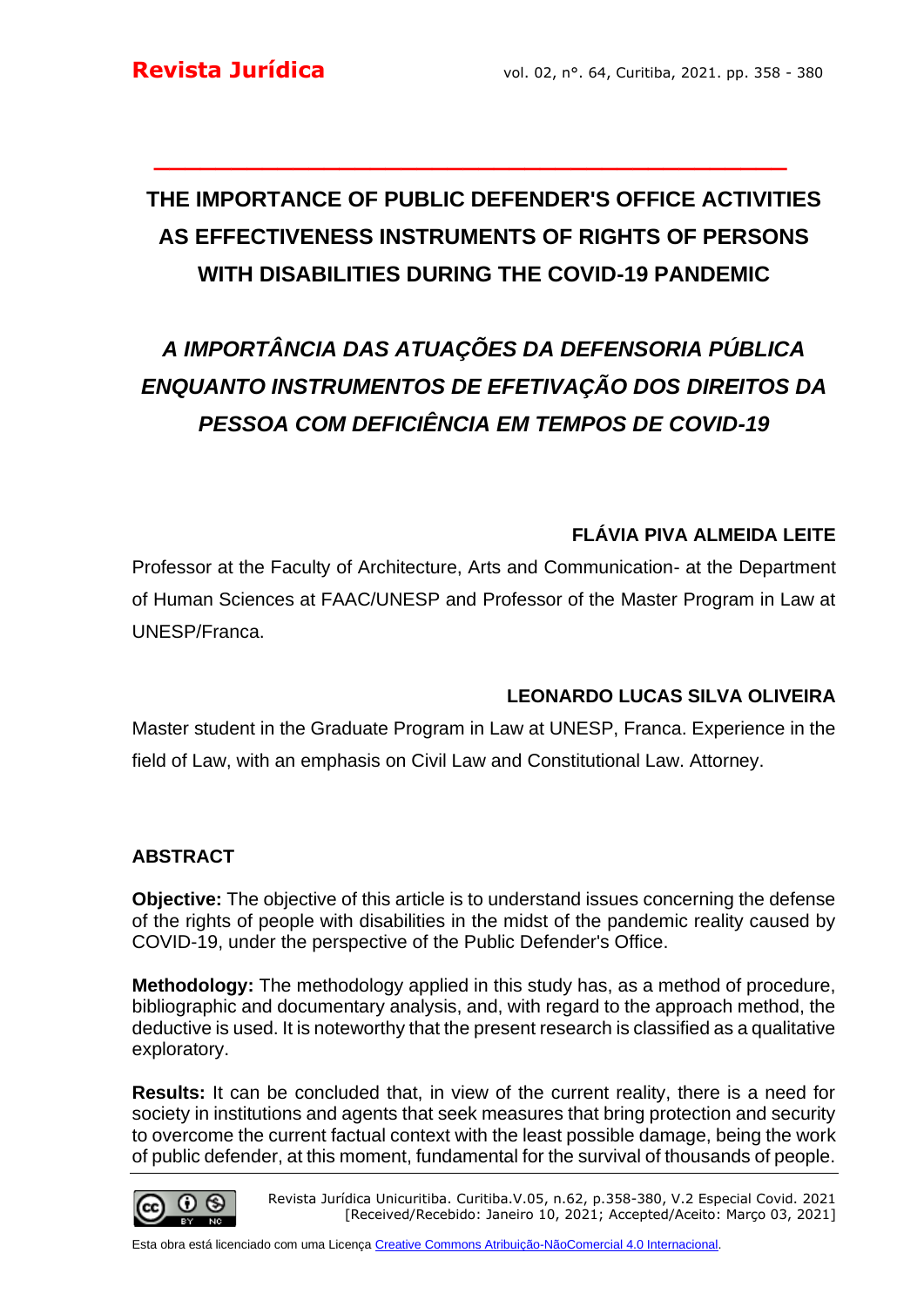**Contribution:** The main contribution of the work lies in the fact that it demonstrates the importance and responsibility of the institutions, especially the Public Defender's Office, which has the legitimacy to protect the rights of people with disabilities and to develop health policies that minimize the negative effects caused by the current pandemic towards those people.

**\_\_\_\_\_\_\_\_\_\_\_\_\_\_\_\_\_\_\_\_\_\_\_\_\_\_\_\_\_\_\_\_\_\_\_\_\_\_\_\_\_**

**Keywords:** Rights; Pandemic; Defender; People; Disability.

#### *RESUMO*

*Objetivo: O objetivo deste artigo é compreender questões concernentes à defesa dos direitos das pessoas com deficiência em meio à realidade de pandemia ocasionada pela COVID-19, sob à perspectiva de atuação da Defensoria Pública.* 

*Metodologia: A metodologia aplicada neste estudo, tem-se, como método de procedimento, a análise bibliográfica e documental, e, no que tange ao método de abordagem, emprega-se o dedutivo. Ressalte-se que a presente pesquisa se enquadra como exploratória qualitativa.*

*Resultados: Pode-se concluir que, diante da atual realidade, há a necessidade da sociedade nas instituições e agentes que busquem medidas que lhes tragam proteção e segurança para superar o contexto fático atual com o menor número de danos possíveis, sendo a atuação das defensoras e defensores públicos, neste momento, fundamental para a sobrevivência de milhares de pessoas.*

*Contribuição: A principal contribuição do trabalho reside no fato de demonstrar a importância e a responsabilidade das instituições, em especial a Defensoria Pública que possui a legitimidade de tutelar os direitos das pessoas com deficiência e desenvolver políticas sanitárias que minimizem os efeitos negativos ocasionados pela pandemia atual para com essas pessoas.* 

*Palavras-chave: Direito; Pandemia; Defensoria; Pessoas com Deficiência*

### **1 INTRODUCTION**

The pandemic scenario related to COVID-19 establishes a new and dangerous

degree of vulnerability with regard to those who live with some type of disability.

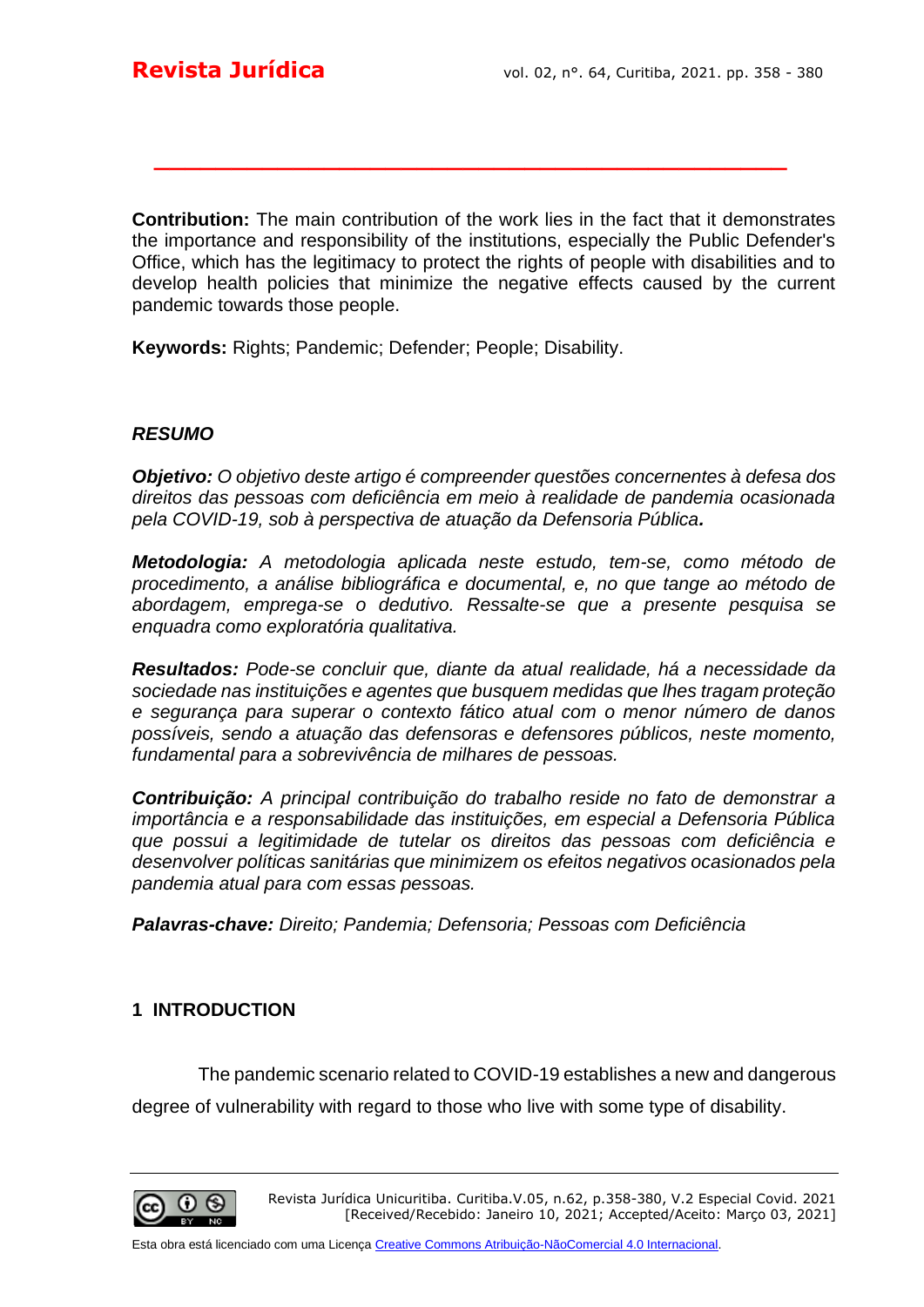The theme of the present study focuses on the analysis of behaviors that, within the scope of the attributions and actions of the Public Defender, can make a difference for a social group whose fragility, today, is quite intensified.

**\_\_\_\_\_\_\_\_\_\_\_\_\_\_\_\_\_\_\_\_\_\_\_\_\_\_\_\_\_\_\_\_\_\_\_\_\_\_\_\_\_**

In this sense, how can the attitudes of the Public Defender, in the midst of a pandemic environment, be significant for the realization of the rights of people with disabilities? It is based on this questioning that the present study addresses the general objective of understanding the importance of the work of the Public Defender in the midst of the dynamics of the events inherent to the struggle for the legal realization of support for a social segment whose vulnerability is more pronounced than ever before.

In the process of searching for such answers, the following specific objectives will be pursued: (a) conducting a panoramic examination on issues related to the rights of people with disabilities; (b) analysis of the functioning of systems aimed at defending human rights; (c) study of the impacts produced by the pandemic on the lives of people with disabilities; (d) reflections on the attitudes of the Public Defender in the midst of the current health crisis.

In relation to the methodology applied in this study, bibliographic and documentary analysis is used as a procedural method, and, with regard to the approach method, the deductive is used. It is noteworthy that the present research fits as a qualitative exploratory.

# **2 HUMAN RIGHTS AND PEOPLE WITH DISABILITIES: AN OVERVIEW**

The historical emergence of human rights does not focus on a single moment, but an approach that understands this phenomenon as the fruit of the different behaviors and positions that, over the centuries, emanated from politics, law and society as a whole is more appropriate.

In other words, these rights are determined by the consensuses that arise in the midst of existing societies. Thus, the conception about human rights that emerged with the Enlightenment is not the same as that envisioned from the second half of the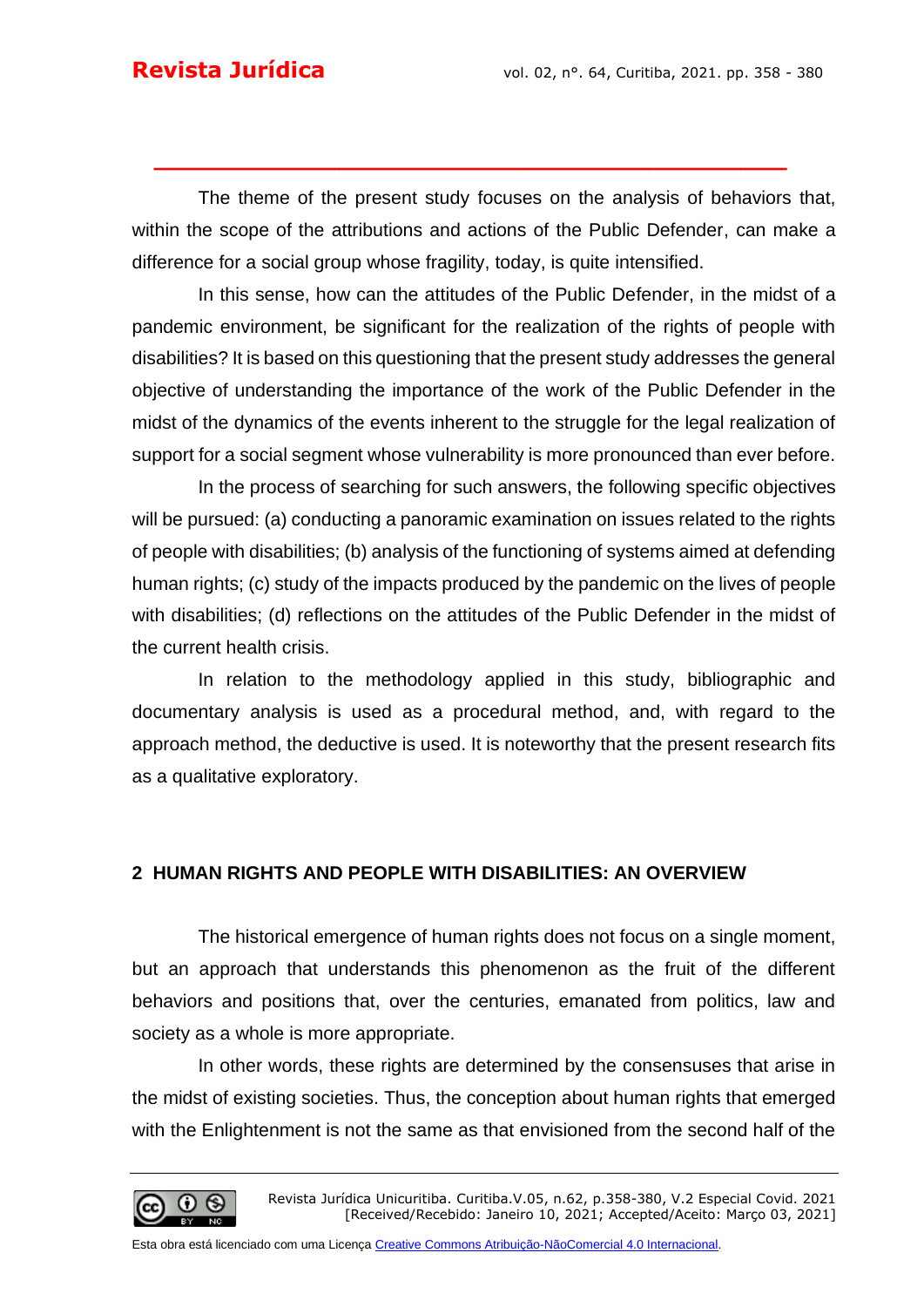20th century, for example. Thus, there is an idea of historicity, which, according to Norberto Bobbio, can be explained as follows (2004, p. 8):

**\_\_\_\_\_\_\_\_\_\_\_\_\_\_\_\_\_\_\_\_\_\_\_\_\_\_\_\_\_\_\_\_\_\_\_\_\_\_\_\_\_**

From a theoretical point of view, I have always defended - and continue to defend, strengthened by new arguments - that human rights, however fundamental they may be, are historical rights, that is, born in certain circumstances, characterized by struggles in defense of new liberties against old powers, and born gradually, not all at once and not once and for all.

Historicity affects human rights in several aspects. In this sense, the freedoms and guarantees addressed by societies at different times can vary in many ways, such as the scope, scope and specification of rights. The practical consequence of this is a significant increase in the possibility of offering more complex protection systems, capable of meeting the needs of specific groups, which opens a gap for the legal support of people who suffer from specific types of vulnerability.

One of the groups contemplated by the process of specifying human rights was that of people with disabilities. This can be seen in the elaboration of documents, conventions and policies that, at the international level, seek to promote the inclusion and social, economic and legal equity of these individuals, constituting an example to this the Convention on the Rights of Persons with Disabilities, instituted within the scope of of the United Nations.

# 2.1 THE RIGHTS OF PEOPLE WITH DISABILITIES

During the most ancient times, there was a certain obsession with the image of the beautiful and perfect human body, consequently generating a great exclusion of people who did not follow these standards. The social and legal awareness of society towards people with disabilities can be considered relatively recent (LOPES, 2019).

Despite the great tragedies and atrocities that happened during the two World Wars, after them, there was a major change in society, in several areas. Within the scope of this study, we can highlight the evolution of human rights with greater

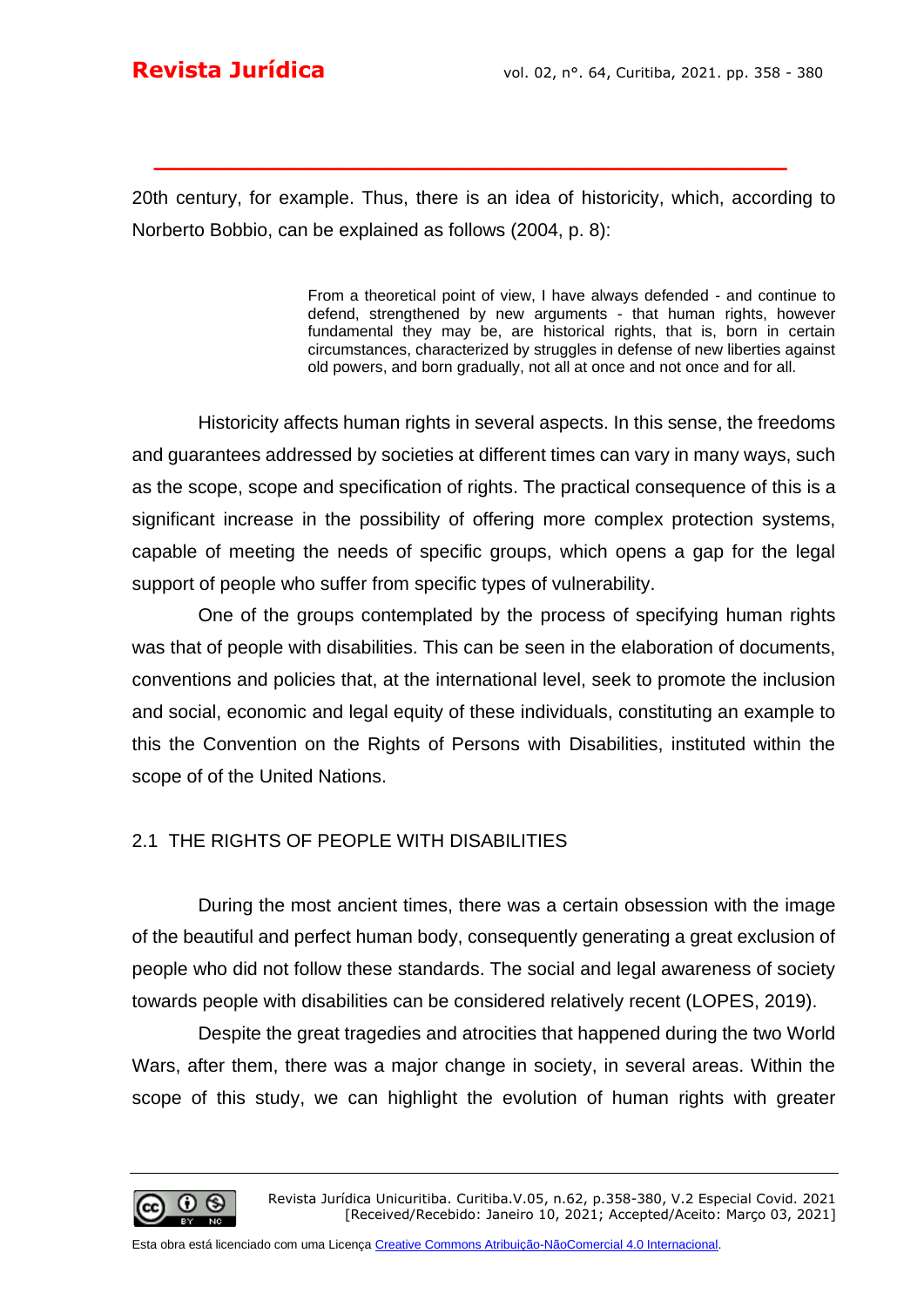awareness and positive awareness, in relation to people with disabilities (LOPES, 2019).

**\_\_\_\_\_\_\_\_\_\_\_\_\_\_\_\_\_\_\_\_\_\_\_\_\_\_\_\_\_\_\_\_\_\_\_\_\_\_\_\_\_**

The role of the UN General Assembly, which from 1980 onwards, began to create resolutions with the aim of abolishing the practice of social exclusion to which people with disabilities were subjected, for several centuries, began to insert them in social systems, for example, education, work, family and leisure.

When talking about the rights of people with disabilities, it is always necessary to explain about the change in the view of the medical model that was in effect until then, because in this model, disability was seen as a disease to be treated and after treatment, the person with disability could be able to be included, and from there it could take its rightful place in society. However, this model is not compatible with the idea of inclusion, on the contrary it demonstrates discrimination very well, and it is not very efficient in guaranteeing true equality of opportunity for these people in the social sphere (LOPES, 2019).

The UN General Assembly, in 1993, adopted the document on Equating Opportunities for People with Disabilities (Resolution No. 44/70), in this document, the principle of equal rights was highlighted, and the social inclusion movement that reflected various principles arising from the dignity of the human person, such as the right to belong, the celebration of differences, humanitarian solidarity, and the appreciation of human diversity. The combination of all these principles and understandings evolved the notion of the importance of minorities and contributed to the construction of a new type of society that is more democratic, more tolerant and more inclusive (LOPES, 2019).

It is worth understanding how the rights of people with disabilities have evolved in Brazil. It is noteworthy, first of all that according to the 2010 Census, released by the IBGE, 46.5 million people declared to have at least one type of disability, which corresponds to 23.9% of the Brazilian population at the time (LEAL, 2012). Thus, one realizes the importance of studies like the present, as it refers to a theme that impacts a large number of people.

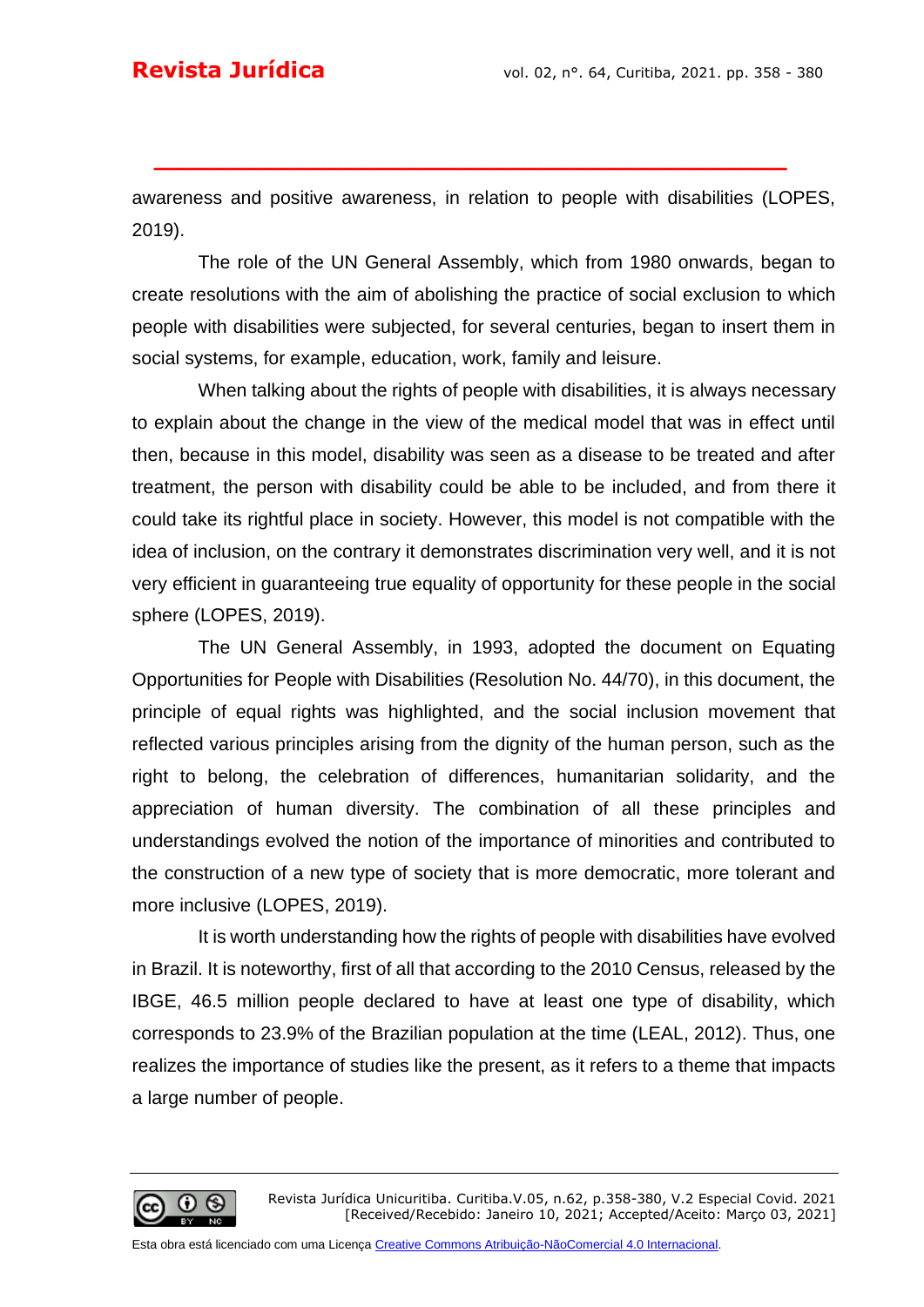In Brazil, there was an evolution, in parallel with the evolution at the international level, as the rights of persons with disabilities were enshrined in different constitutional texts, such as the Constitutions of 1934, 1937 and 1946. However, only in the Federal Constitution of 1967 that for the first time made explicit mention of the condition of people with disabilities, however the term used at the time was "exceptional". A major breakthrough occurred with Constitutional Amendment no. 12/78, whose objective was to assure these people, in an express way, the improvement of their social and economic conditions, as for example in the scope of special and free education, assistance, rehabilitation and their reintegration, the prohibition of discrimination , as well as the possibility of access to buildings and public places (LOPES, 2019).

**\_\_\_\_\_\_\_\_\_\_\_\_\_\_\_\_\_\_\_\_\_\_\_\_\_\_\_\_\_\_\_\_\_\_\_\_\_\_\_\_\_**

The troubled national political history - permeated by dictatorships and moments of great instability - ended up, for a long time, undermining the protection and improvement of human rights. The truth is that, until a few decades ago, even basic freedoms and guarantees were compromised, such as voting, due process and freedom of thought. This, for a long time, prevented Brazil from turning substantially to issues with greater subtlety, such as the protection of people with disabilities. This was only overcome in 1988, with the advent of the Federal Constitution. Society's concern for people with some form of disability does not come from today. But without a doubt,

The text of the larger Brazilian law highlights the concern that the constituent legislator had with the issue of people with disabilities. In this tuning fork, it is possible to highlight provisions such as that of article 23, II, which regulates the duty that the entities of the federation have in the sense of "taking care of health and public assistance, of the protection and guarantee of people with disabilities" (BRAZIL, 1988).

The Federal Constitution, for all the reasons listed, appears as an important foundation in the process of realizing the rights discussed here. Nevertheless, there are still other significant normative references in the context of the present discussion. These references demonstrate that the infraconstitutional plan is also not inert in relation to the need for legal support raised by those who integrate some of the most vulnerable social segments.

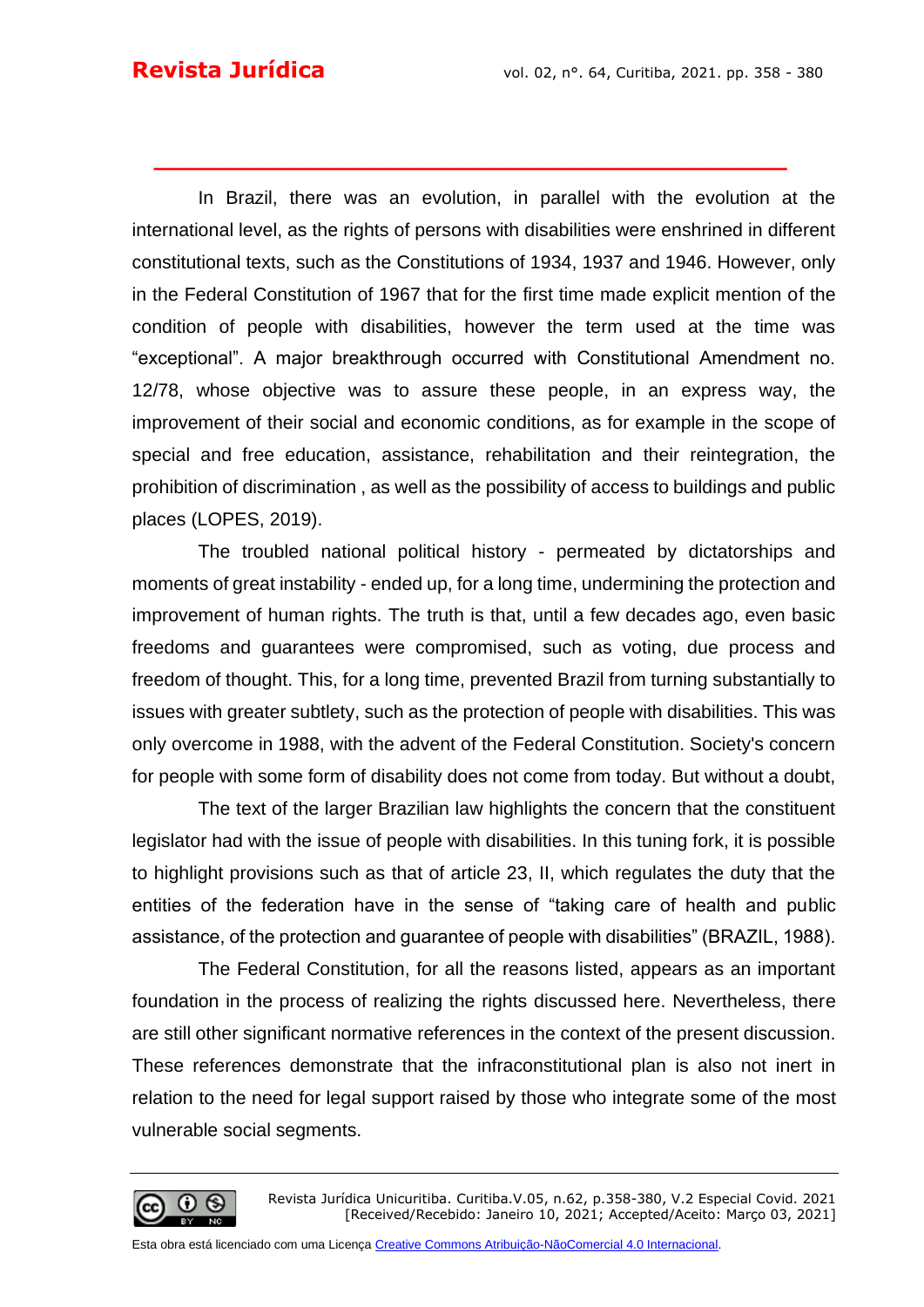The Law of Inclusion of Persons with Disabilities - also known as the Statute of Persons with Disabilities, emerges in 2015, this constitutes one of the most important developments in the perspective of the process of legal and legal search for the protection of those who live with some type of condition. Special.

**\_\_\_\_\_\_\_\_\_\_\_\_\_\_\_\_\_\_\_\_\_\_\_\_\_\_\_\_\_\_\_\_\_\_\_\_\_\_\_\_\_**

A relevant aspect of the Inclusion of Persons with Disabilities Act is its more detailed approach to a number of issues. Thus, points that, in the 1988 letter, did not find sufficient discipline, envisage, in the Statute, a more careful legal treatment and capable of giving better practical results - this despite the already mentioned fact that the Constitution is not limited to an approach merely generic about these themes.

It is not the objective of the present study to explore all the minutiae of the Statute of the Person with Disabilities, however when analyzing the legislation, it is noticed that Brazil has an extremely powerful legislative framework on the subject of the rights of the person with disabilities, being, without a doubt, one of the most evolved legal systems in the world in terms of defending and guaranteeing the rights of people with disabilities and it is undeniable that under the prism of positive law, we are facing a special legislative microsystem, as there is the provision of the rights of people with disabilities in the constitutional text, principles and objectives of the International Convention on the Rights of Persons with Disabilities who have the status of Constitutional Amendment, which makes it a parameter for the control of constitutionality, that is,all infraconstitutional legislation must be interpreted in a systematic way, starting from the hermeneutic north of the International Convention on the Rights of Persons with Disabilities (DINIZ; FERREIRA, 2018).

Although the Brazilian legal system is one of the most advanced in terms of the defense and rights of people with disabilities, we have a long way to go in terms of the actual factual materialization of the letter of the law, even more so in an exceptional scenario such as the current one , and that we will start to understand this issue of today in the lives of people with disabilities.

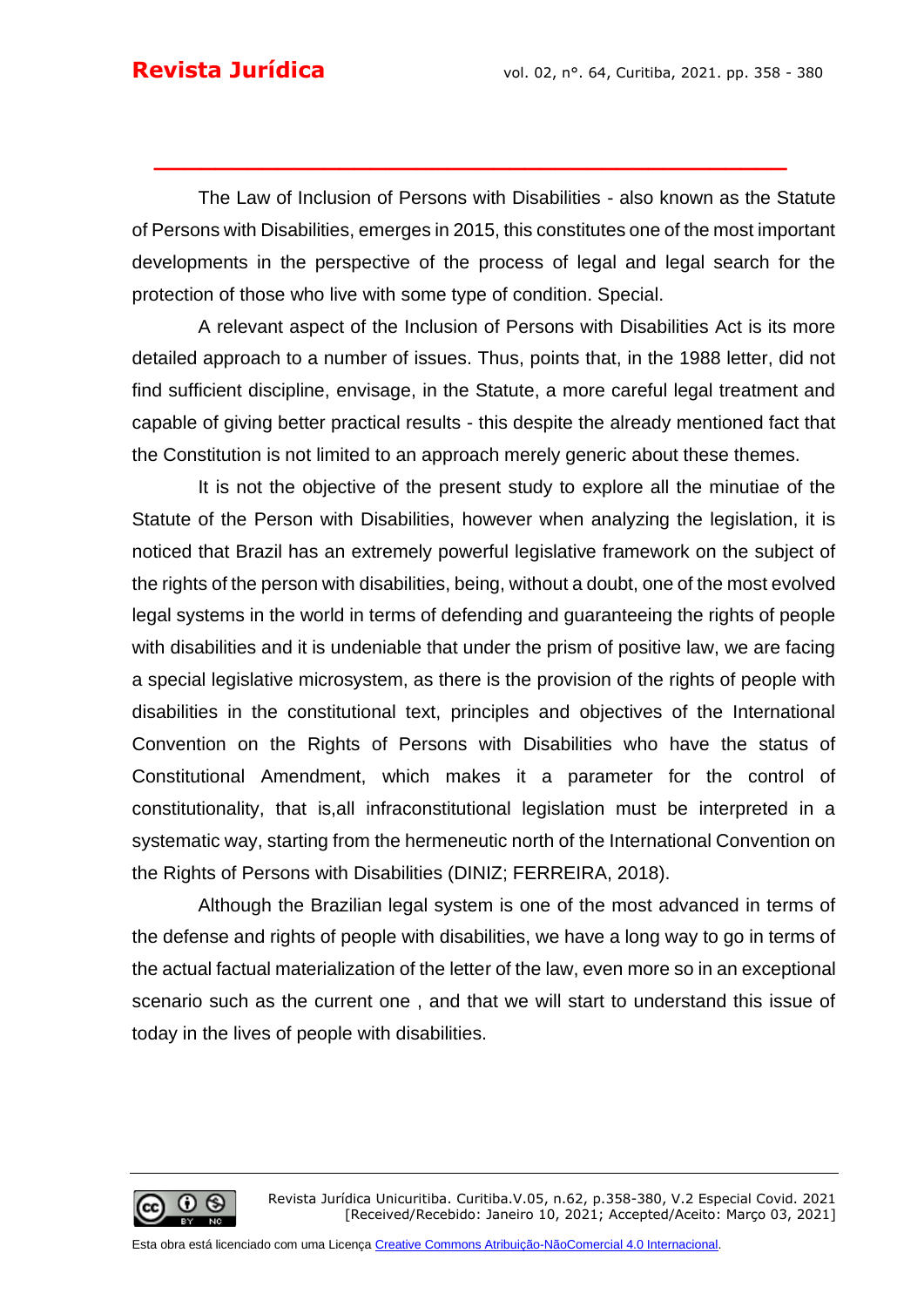#### **3 COVID-19 AND PEOPLE WITH DISABILITIES**

Throughout its history, human beings have faced a series of situations that threatened the well-being of our species and the balance of our societies. From world wars to major economic crises, all these events represented epoch-like trauma. However, the great trials of human history have not ended in the past centuries, with the year 2020 being the host of the newest global crisis: COVID-19.

**\_\_\_\_\_\_\_\_\_\_\_\_\_\_\_\_\_\_\_\_\_\_\_\_\_\_\_\_\_\_\_\_\_\_\_\_\_\_\_\_\_**

The first official case of covid-19 (coronavirus disease 2019) was from a patient hospitalized on December 12, 2019 in Wuhan, China, but retrospective studies detected a clinical case with symptoms of the disease on 12/01/19. The first [scientific article,](https://www.nature.com/articles/s41586-020-2008-3) published a few weeks later by Chinese researchers, described the case of a 41-year-old patient admitted to Wuhan Central Hospital on December 26. (GRUBER, 2020).

Brazil does not escape this whole picture. In fact, the country has been one of the most affected by the consequences of the current pandemic, either due to the controversial positions adopted within the scope of the municipal, state and federal administrations, or due to the population's often negligent behavior in relation to quarantine, Brazil bitter an astonishing advance in the number of deaths - by the date of completion of the present study, that number had exceeded the mark of 300 thousand.

> Today Brazil exceeds 100 thousand deaths caused by the new coronavirus and, in many cities, it is reopening: full beaches, open bars, football games, all with masks and social distance. Impacted by the crisis, many return to faceto-face work - for some, isolation has never been an option (TEIXEIRA, 2020).

However, deaths and saturation of the health system are not the only problems related to COVID-19. Along these lines, along with the economic collapse caused by the pandemic, the bankruptcy of companies and the rise of unemployment become serious problems, further damaging the already fragile household income.

In addition to all this, there is the precariousness of the educational system and the compromise of activities essential to the lives of citizens, such as leisure - not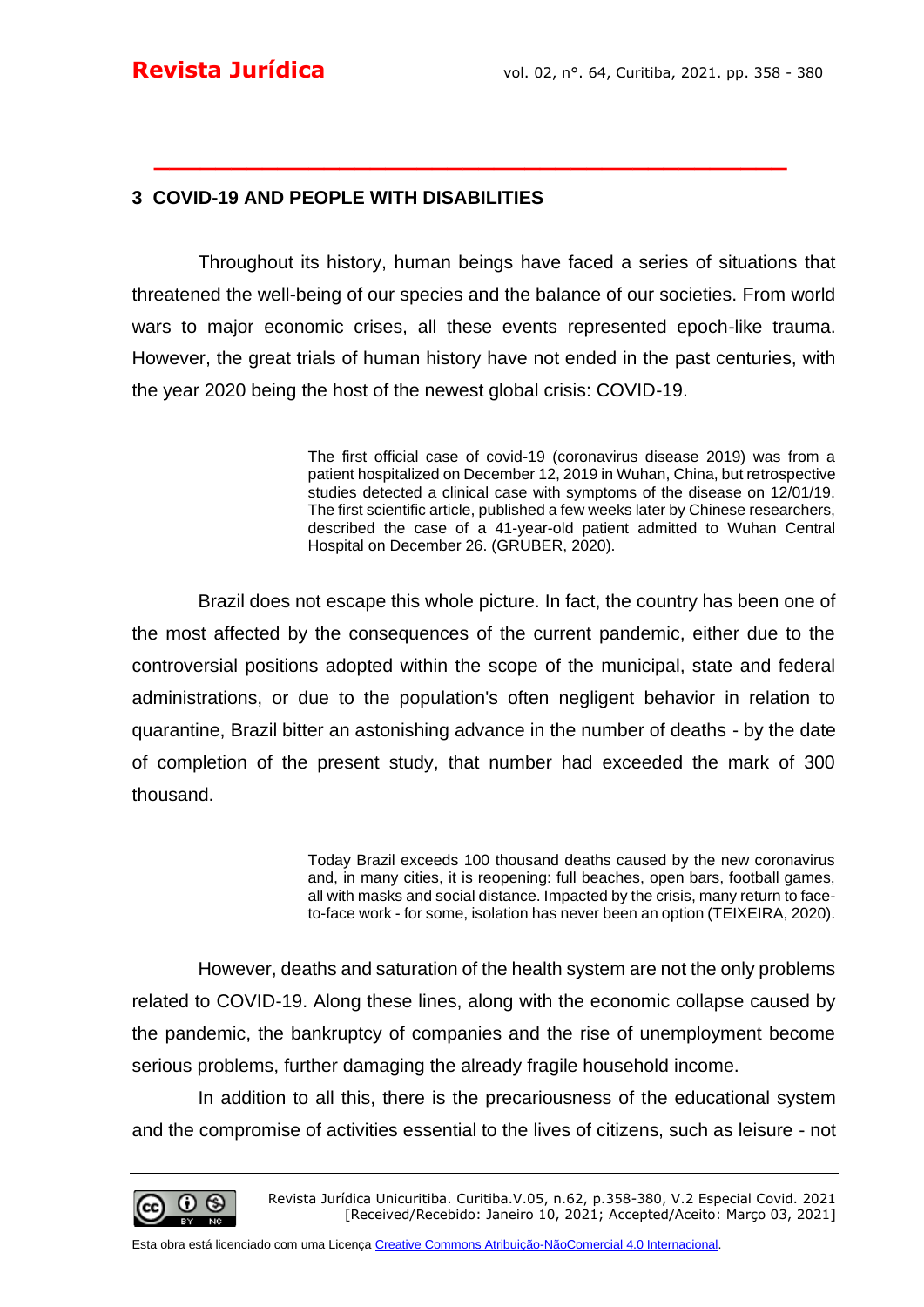to mention the psychological impacts that the pandemic and quarantine inflict on people. It is, therefore, a wide range of problems, triggered and propagated through the most diverse forms.

**\_\_\_\_\_\_\_\_\_\_\_\_\_\_\_\_\_\_\_\_\_\_\_\_\_\_\_\_\_\_\_\_\_\_\_\_\_\_\_\_\_**

However, despite the aforementioned fact that the crisis affects the entire population, this process does not take place in a uniform manner. The truth is that some groups, within the current scenario, are much more vulnerable to problems of all kinds. One of these groups is that of people with disabilities.

As the pandemic picture related to COVID-19 deepens and worsens, different social groups - each in their own way and in the perspective of their particularities perceive and assimilate the effects of this terrible disease. For people with disabilities, this scenario is one of the worst possible.

It turns out that, in addition to the fact that people with disabilities are subject to contamination whose effects are more problematic than usual, these people are also more easily infected. These two factors - ease of contagion and seriousness of contagion - are some of the main reasons that explain the extremely high degree of vulnerability that affects this group in the midst of the factual situation caused by the coronavirus.

> People with disabilities, called PwD, may be more likely to become infected with the new coronavirus because they have difficulty following the individual protection guidelines indicated by th[eWorld Health Organization.](https://g1.globo.com/tudo-sobre/organizacao-mundial-de-saude/) According to WHO, the more limited the mobility and the greater the need for care, the more exposed to Covid-19 the person will be (MODELLI, 2020).

In this pitch, it seems impossible to demand that, in a pandemic scenario, people with disabilities behave in the same way as the rest of society - because the adoption of appropriate preventive behaviors proves to be much more difficult for one group than for the other. Understanding this reality is simply fundamental.

> Barriers to preventive measures: the scarcity of access to preventive public health information is null; barriers to carry out most of the prevention recommendations (access to hygiene resources, mobility, dependence on physical contact with the environment, difficulties to maintain social distance due to dependence on support persons, why found in psychiatric institutions



Revista Jurídica Unicuritiba. Curitiba.V.05, n.62, p.358-380, V.2 Especial Covid. 2021 [Received/Recebido: Janeiro 10, 2021; Accepted/Aceito: Março 03, 2021]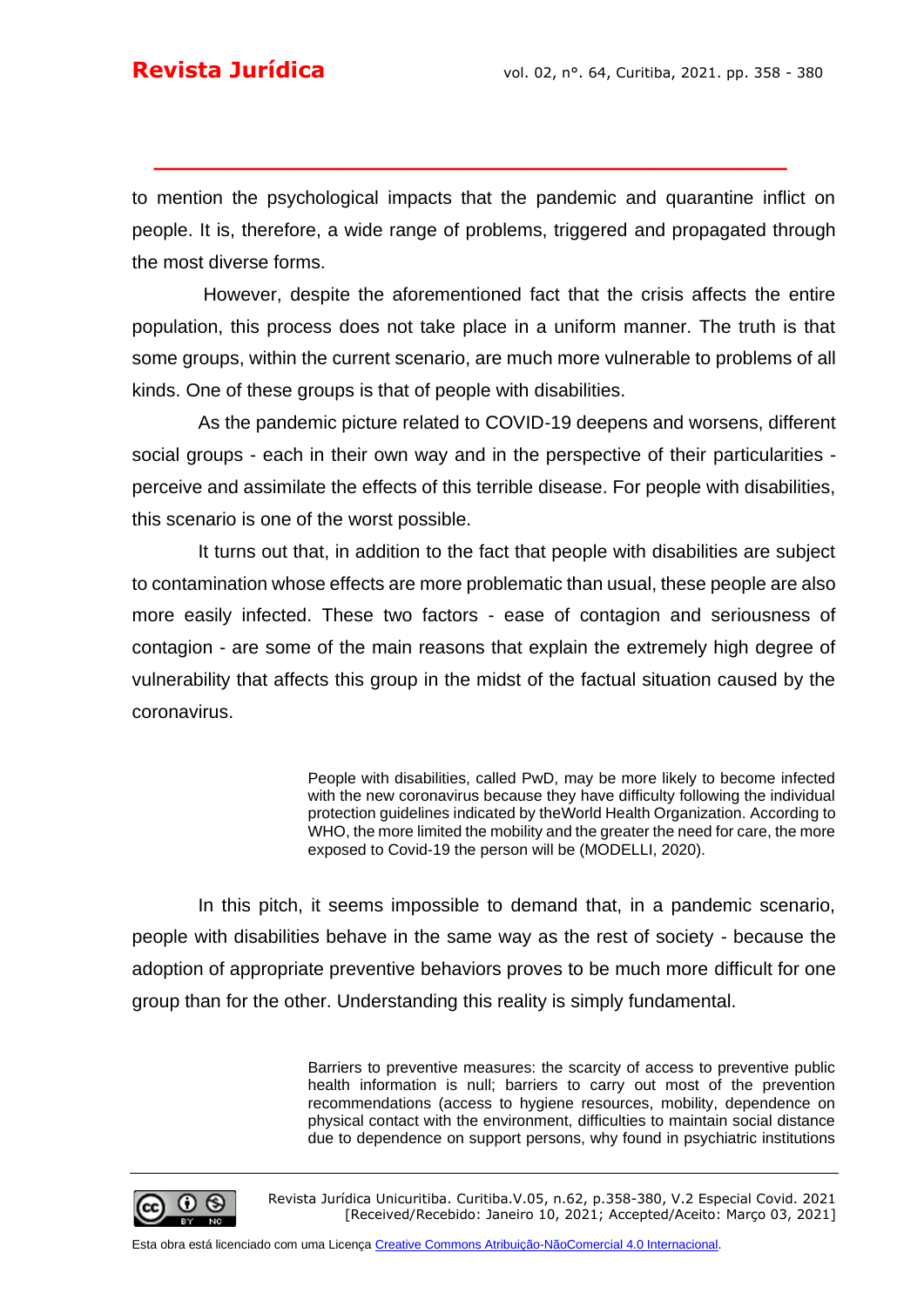or other types, deprived of freedom and conditions of poverty and hacking (MOLINA, 2020, p. 31).

Another problem is the complications caused by the quarantine measures. It happens that, along with social isolation, essential services are compromised, which results in high risks to the physical and psychological integrity of people with disabilities.

**\_\_\_\_\_\_\_\_\_\_\_\_\_\_\_\_\_\_\_\_\_\_\_\_\_\_\_\_\_\_\_\_\_\_\_\_\_\_\_\_\_**

To make it clear, the problems faced by people with disabilities at the time of the pandemic caused by the coronavirus are basically, in the sense of facing obstacles to adopt basic hygiene measures, such as washing hands (sinks and washbasins may be physically inaccessible or the person may have difficulty rubbing their hands properly), in addition, as social distancing has already commented, it is a major problem, due to the fact that people with disabilities need support, as many live in health institutions, therapeutic and inclusive residences.

However, there is the issue of pre-existing health problems related to the respiratory function and the immune system, as well as heart disease or diabetes. Also those who need assistive mobility technologies such as walking sticks, walkers, crutches and wheelchairs, are more exposed to surfaces that may be contaminated.

Last but not least, problems related to access to information are very relevant, as resources such as audio description, subtitles and content in pounds are lacking and government campaigns against Covid-19 and official information about the pandemic are barely accessible to people with disability (MODELLI, 2020).

All of these issues demonstrate how, in the midst of a pandemic environment, the defense of the rights of people with disabilities is important. From this the need for engagement, mobilization and performance of mechanisms and systems aimed at protecting human rights is extracted. This is the case of the Public Defender's Office, which is an autonomous and independent institution that performs the function of legal guidance, promotion of human rights and defense of the individual and collective rights of people in need, in a full and free way, in this way, one must understand their concept, its institutional functions, legitimacy among other characteristics that make it capable

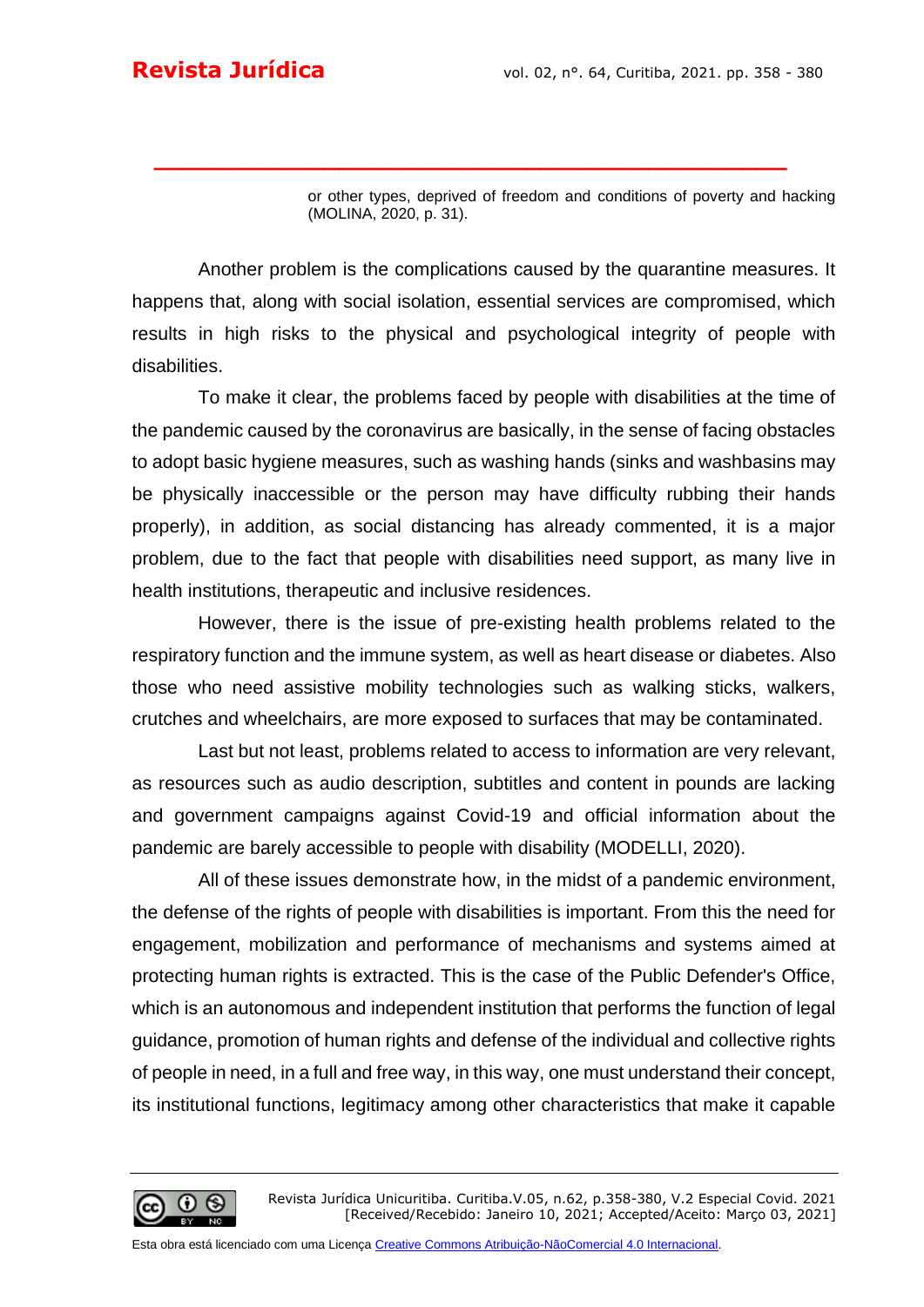of realizing the rights of people with disabilities, especially in times of crisis, such as the current Covid-19 crisis.

**\_\_\_\_\_\_\_\_\_\_\_\_\_\_\_\_\_\_\_\_\_\_\_\_\_\_\_\_\_\_\_\_\_\_\_\_\_\_\_\_\_**

## **4 COVID-19, PUBLIC DEFENDER AND PEOPLE WITH DISABILITIES**

Previously, the period of redemocratization in Brazil, our country was marked by a scenario of social exclusion, and thus the constituents of 1988 trying to change this systemic framework, characterized by an unequal reality, marked by poverty and marginality, established in the constitutional text several goals, such as: the construction of an egalitarian society, the eradication of poverty and marginalization, the reduction of social inequalities and the promotion of the well-being of all, without prejudice of origin, race, sex, color, age and any other forms discrimination.

Thus, the Federal Constitution of 1988 was promulgated, after a period of dictatorship, and within that constitutional text emerges the Public Defender's Office, whose objective is to contribute to the realization of new rights and to universal access to justice in Brazil by through free legal assistance to the underprivileged, it is now possible to verify how state health policies for people with disabilities are being adopted by state governments during the global health crisis.

Public Defenders were created and driven by the model of legal assistance adopted by other countries and described by Cappelletti and Garth (1988) in the Florence Project. The Public Defenders' forecast in Brazil, therefore, is included in the scope of reforms of access to justice related to the second "renewal wave" (CAPPELLETTI E GARTH, 1988, p.21). Thus, the Federal Constitution of 1988 enshrined the guarantee of free and full legal assistance to the needy and created the institution of the Public Defender's Office.

Federal Complementary Law No. 80 of 1994, was enacted six years after the promulgation of the 1988 Federal Constitution, so that it organized the Public Defender's Office of the Union, the Federal District and Territories and established general rules for its organization in the States.

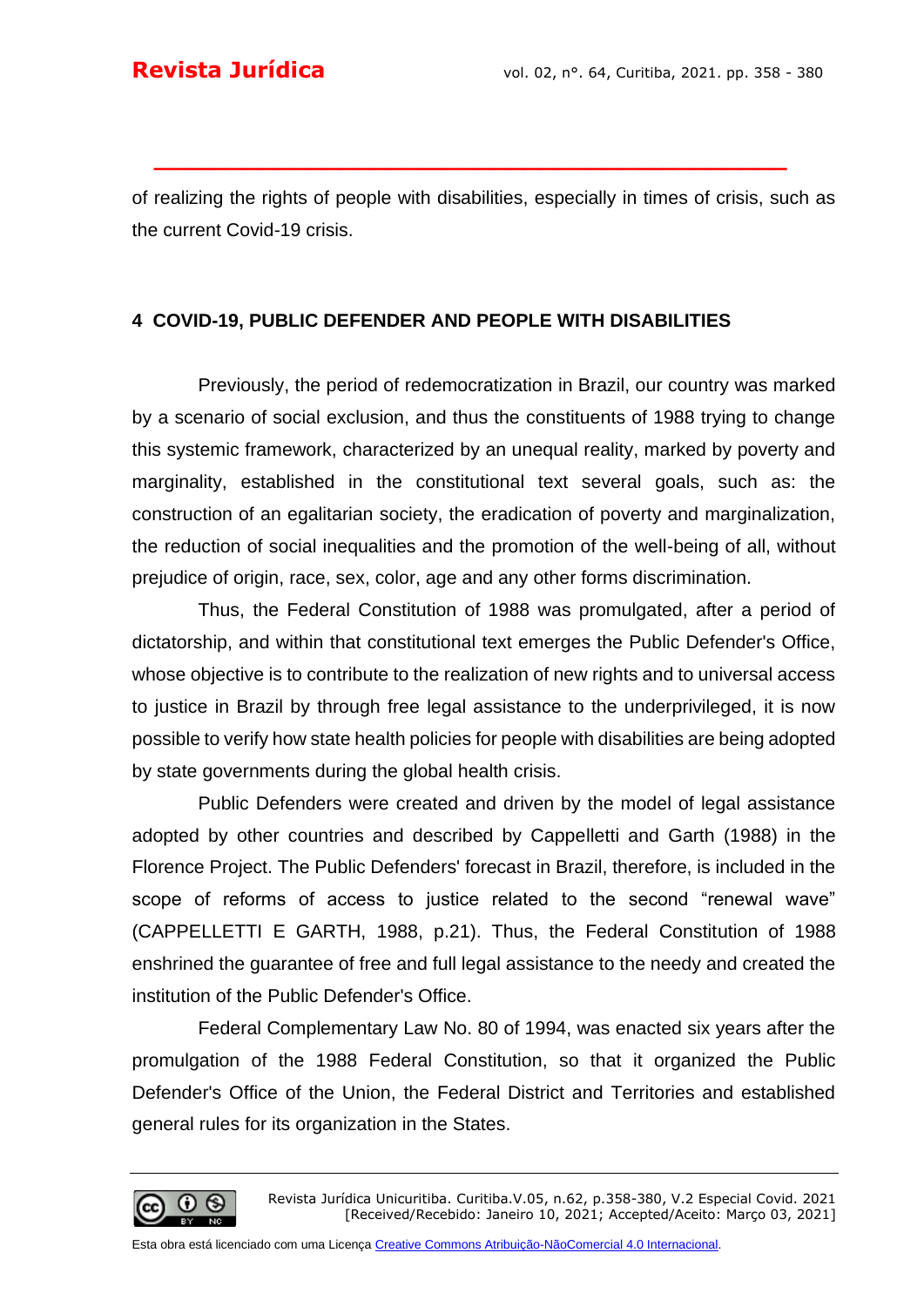It can be defined, therefore, that the Public Defender's Office consists of an institution that provides legal assistance to the needy, in all levels of jurisdiction and administrative instances. Its task includes the legal guidance and defense of its beneficiaries. In addition, Complementary Law n. 80/94 (included by Complementary Law 132/2009) determines that the organization of the Public Defender's Office should strive for decentralization and its performance should include interdisciplinary service, as well as the protection of diffuse individual, collective and homogeneous individual interests (RAMOS, 2020).

**\_\_\_\_\_\_\_\_\_\_\_\_\_\_\_\_\_\_\_\_\_\_\_\_\_\_\_\_\_\_\_\_\_\_\_\_\_\_\_\_\_**

According to Boaventura de Sousa Santos, "these particularities distinguish the defense, among other institutions of the justice system, as the one that best conditions have to contribute to unveiling the suppressed judicial demand" (SANTOS, 2014, p. 51).

The Public Defender's Office, therefore, can be seen as a true instrument of the democratic regime, it is a bridge of access for the needy to full exercise of citizenship and the preservation of the fundamental rights and guarantees provided for in the Federal Constitution. It is important to understand that "needy" does not only cover those who are financially disabled, but also those who suffer from being in a factual and legal situation that is unequal to other people, such as, for example, elderly people, blacks, the sick, and the group of the present study, people with disabilities. This is the important role of the Public Defender's Office in the condition of culstos vulnerabilis, which basically is the exercise of the defense functions in favor of these vulnerable people, which may even be in the extrajudicial scope.

Having understood the concept and general objectives of the Public Defender's Office, we begin to analyze what is their role in realizing the rights of people with disabilities and more specifically their performance in the catastrophic scenario that these people experience in Covid-19.

It is undeniable that, in the field of human rights, the coronavirus was directly responsible for highly relevant impacts. However, one cannot lose sight of the fact that, in many cases, the pandemic that currently afflicts societies has done nothing more

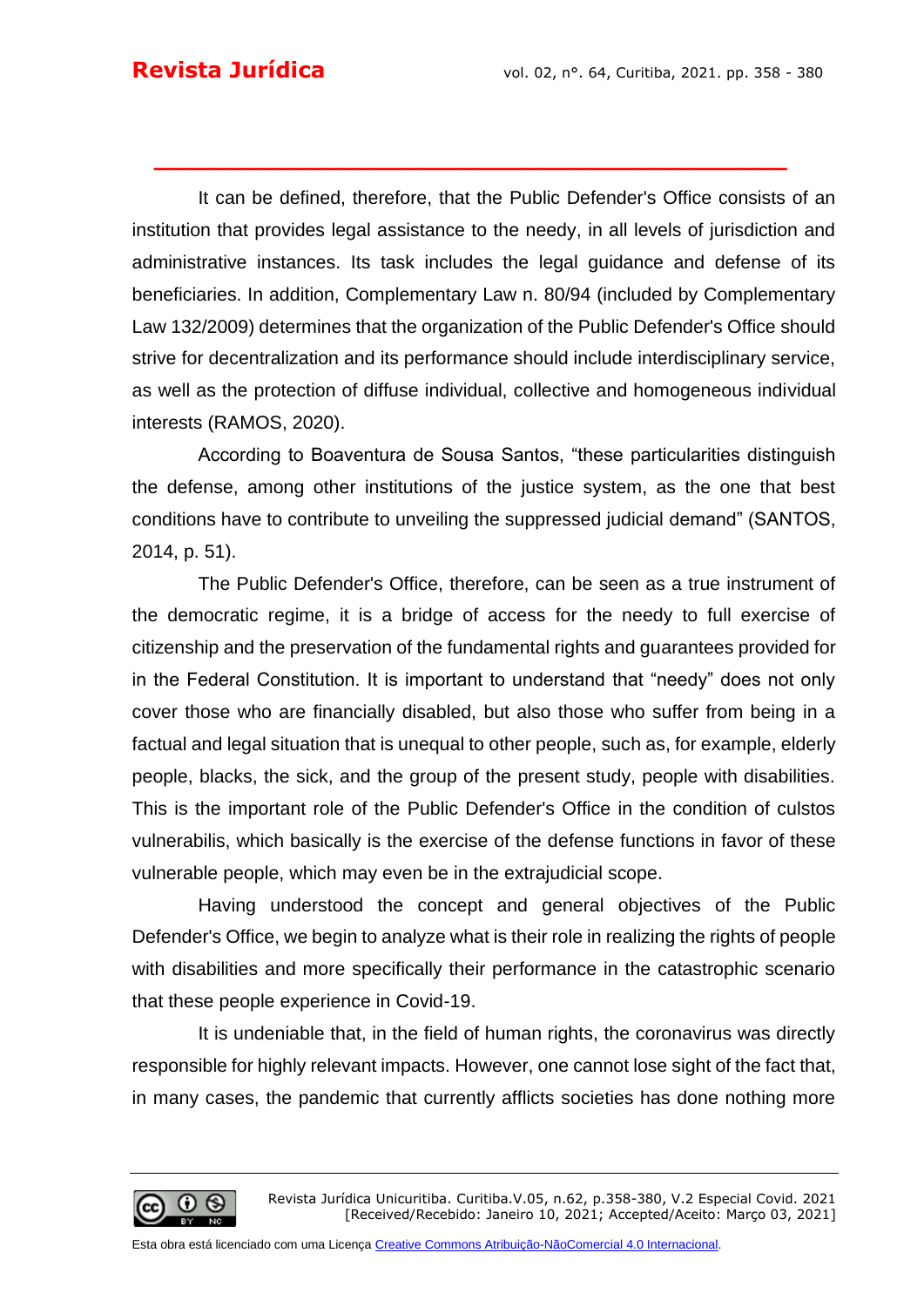than expose, amplify or accentuate dilemmas that have existed for some time. In this perspective, the example of people with disabilities stands out.

**\_\_\_\_\_\_\_\_\_\_\_\_\_\_\_\_\_\_\_\_\_\_\_\_\_\_\_\_\_\_\_\_\_\_\_\_\_\_\_\_\_**

This is a subject about which everyone has some knowledge. This, however, does not always translate into awareness, which imposes a difficult reality on people with disabilities, with prospects for change far below those that should exist. This is despite the existence, including at the international level, of human rights protection systems that recognize the importance of providing support to these people.

Hence the importance of the performance of entities such as the Public Defender's Office, which together with the Public Ministry, are social agents who guarantee the rights of people with disabilities, as is well stated in several articles of the aforementioned Law 13.146 / 2015, as in articles 79 and 80, mainly paragraph 3 of art. 79, which provides that the Public Defender's Office and the Public Prosecutor's Office shall take the necessary measures to guarantee the rights provided for in this Law.

In the case of the Public Defender's Office, Article 4, items X and XI of Complementary Law 80/1994, gives the institution an important role in promoting the broad defense of the individual and collective rights of people with disabilities, because of their vulnerability, acting both at the judicial level, defending by judicial procedures and also at the extrajudicial level in partnership with the network bodies and with professionals from other areas (psychologists, social workers, doctors and others) to solve the problems of people with disabilities.

It is understood that the role of members of the Public Defender's Office is that of political agents, who encourage the implementation of public policies, to guarantee the dignity and even the lives of countless individuals.

The examples of actions by the Public Defender's Office are numerous, as an example of an important legal instrument we have public civil action, aiming at the restoration of public transport, the adoption of preventive measures to protect the population living on the streets, the installation of a public health service. multidisciplinary care for people with disabilities.

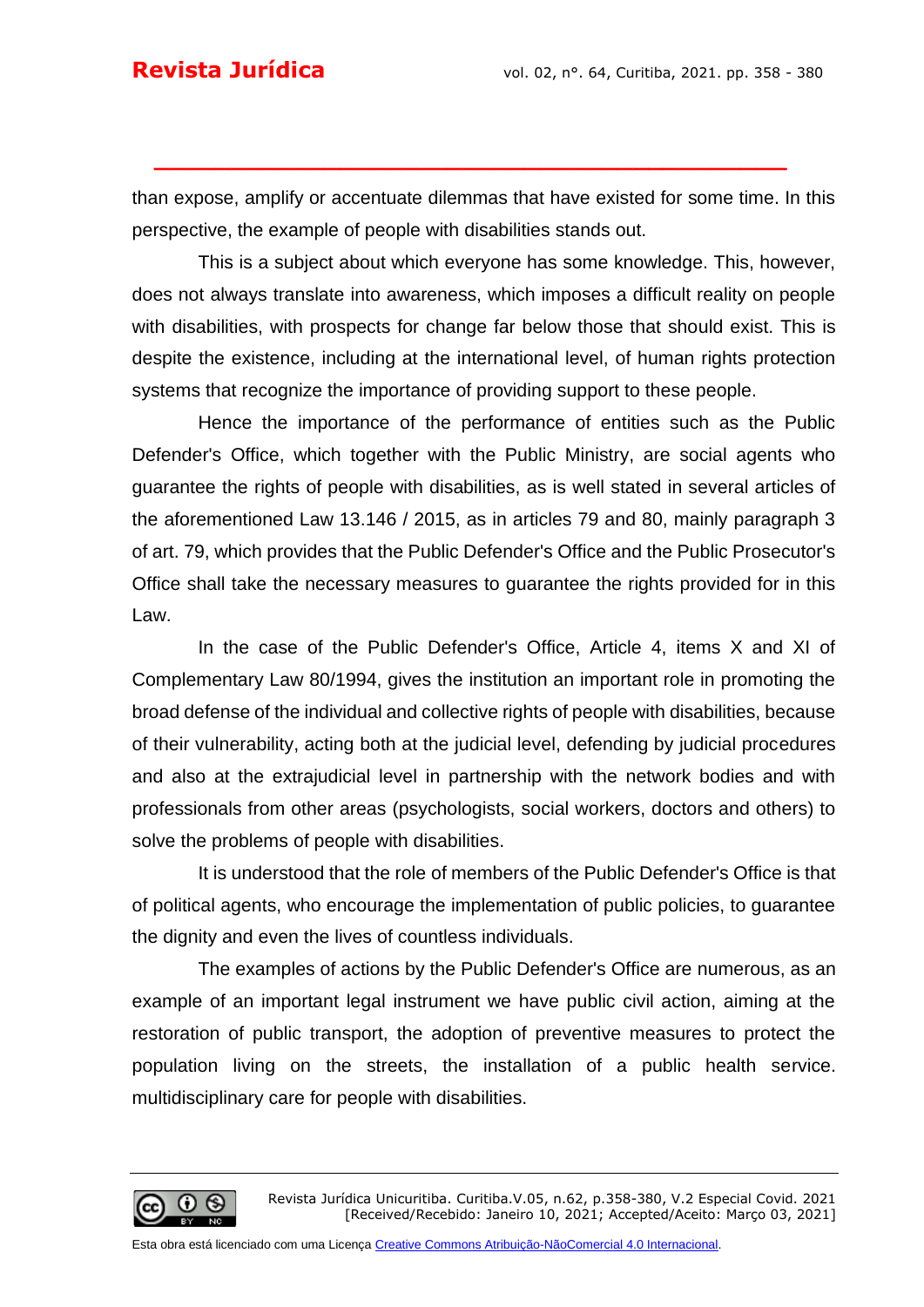There is also the prerogative of requesting the Public Defender, which is nothing more than an instrument capable of carrying out the constitutional mission of the Public Defender, realizing the fundamental right of the needy to free and comprehensive legal assistance. Thus, the Public Defender's Office also makes a request, for example to obtain information about the ban on accompanying pregnant women during childbirth in municipal maternity wards; maintaining the provision of school lunches to students in the public school system; among several other extrajudicial and judicial measures that are bringing impact and effective results for the implementation of essential and necessary public policies for society throughout the national territory (SOUZA, 2018).

**\_\_\_\_\_\_\_\_\_\_\_\_\_\_\_\_\_\_\_\_\_\_\_\_\_\_\_\_\_\_\_\_\_\_\_\_\_\_\_\_\_**

In addition, an important role of the State Public Defenders was the elaboration of recommendations to guarantee the rights of people with disabilities at the time of Covid-19. The Public Defender of the State of Rio de Janeiro, for example, presented a document on April 7, 2020, recommending that all coronavirus prevention campaigns be adapted in a way that guarantees accessibility and understanding by deaf people and by people with hearing and / or visual impairment (NUPED, 2020).

This document requires that messages transmitted on the internet and on television have windows for interpreting Libras, subtitles and audio description of images. In addition, one of the objectives of the recommendation is to ensure that the Covid-19 prevention campaign includes pieces with specific content for people with disabilities, as provided in the document:

> As touch is one of the most used senses by those with visual impairments, it is necessary to inform the correct form and the need to wash your hands frequently and, especially, after touching tactile maps, door handles, handrails, among others, as well as the correct way to sanitize the objects he touches with greater frequency, including walking sticks (NUPED, 2020).

The recommendation continues to warn about care specifically for people with some type of physical disability who need instruments to make their lives easier, thus warning that "it is necessary to inform about the need to clean the objects that you frequently touch, including the rim drive, the wheels and the wheelchair's joystick;

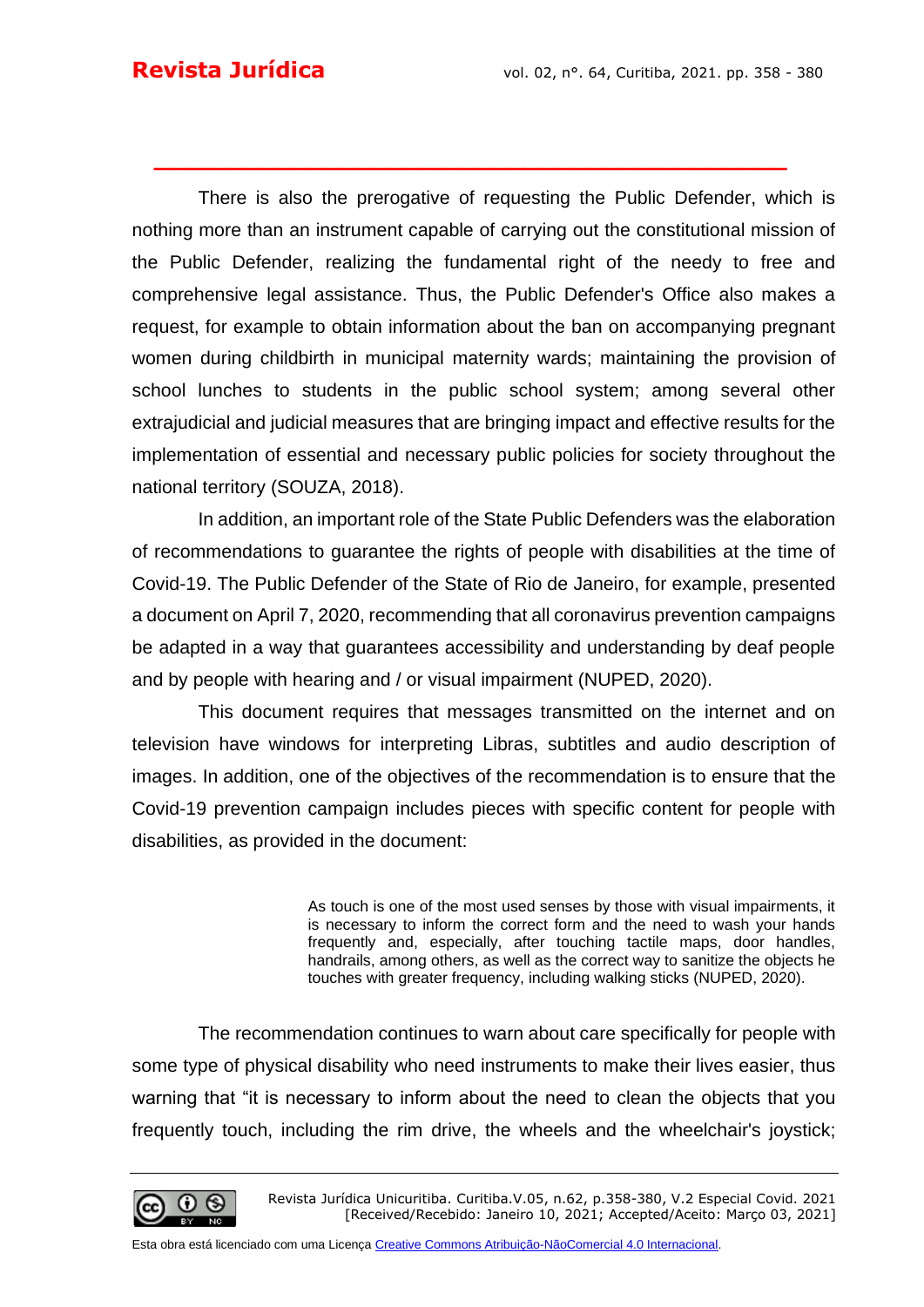prostheses, orthoses and other means of locomotion, such as walking sticks, walkers and crutches "(NUPED, 2020).

**\_\_\_\_\_\_\_\_\_\_\_\_\_\_\_\_\_\_\_\_\_\_\_\_\_\_\_\_\_\_\_\_\_\_\_\_\_\_\_\_\_**

The São Paulo Public Defender's Office was no different and with the same scope to guarantee the rights of people with disabilities and reduced mobility, who are in a situation of special vulnerability in the face of the coronavirus pandemic, has inspected public services, analyzed data and formulated recommendations to other bodies aiming at initiatives for this portion of the population, considered as a risk group (ANADEP, 2020).

In São Paulo, the role of the Specialized Nucleus for the Rights of the Elderly and Persons with Disabilities stands out, which is responsible for providing free legal assistance, receiving and forwarding representation that contains a report of violation or threat of violation of individual, diffuse rights. or collectives of people aged 60 or over and people with disabilities. The judicial action of NEDIPED occurs due to the complexity and breadth of the matter, or in a subsidiary and supplementary character to the Public Defender / a natural of the Public Defender's Unit of the State.

The Specialized Nucleus for the Rights of the Elderly and the Person with Disabilities, made several recommendations in the sense that state public health and social assistance policies face the pandemic. To do this, they require that a priority code be created, in case of saturation of wards / beds, in favor of the elderly (over 60 years old) and, among them, people over 80 years old, as well as people with severe disabilities, severe sequelae or comorbidities, both in initial care, as well as access to intensive care beds and respirators.

In addition, the Specialized Nucleus for the Rights of the Elderly and the Person with Disabilities has committed itself to ensuring that elderly people (60+) and people with disabilities have access to information about the situation and have guaranteed forms of family and community coexistence in the event of any restriction regime. visits, according to articles 17, 18, 39 and 95 of the Brazilian Inclusion Law, and articles 2, 4, 5 and 15 of the Elderly Statute (NEDIPED, 2020).

There is also a recommendation formulated for the state portfolio of metropolitan transport and the Presidency of EMTU (Metropolitan Company of Urban

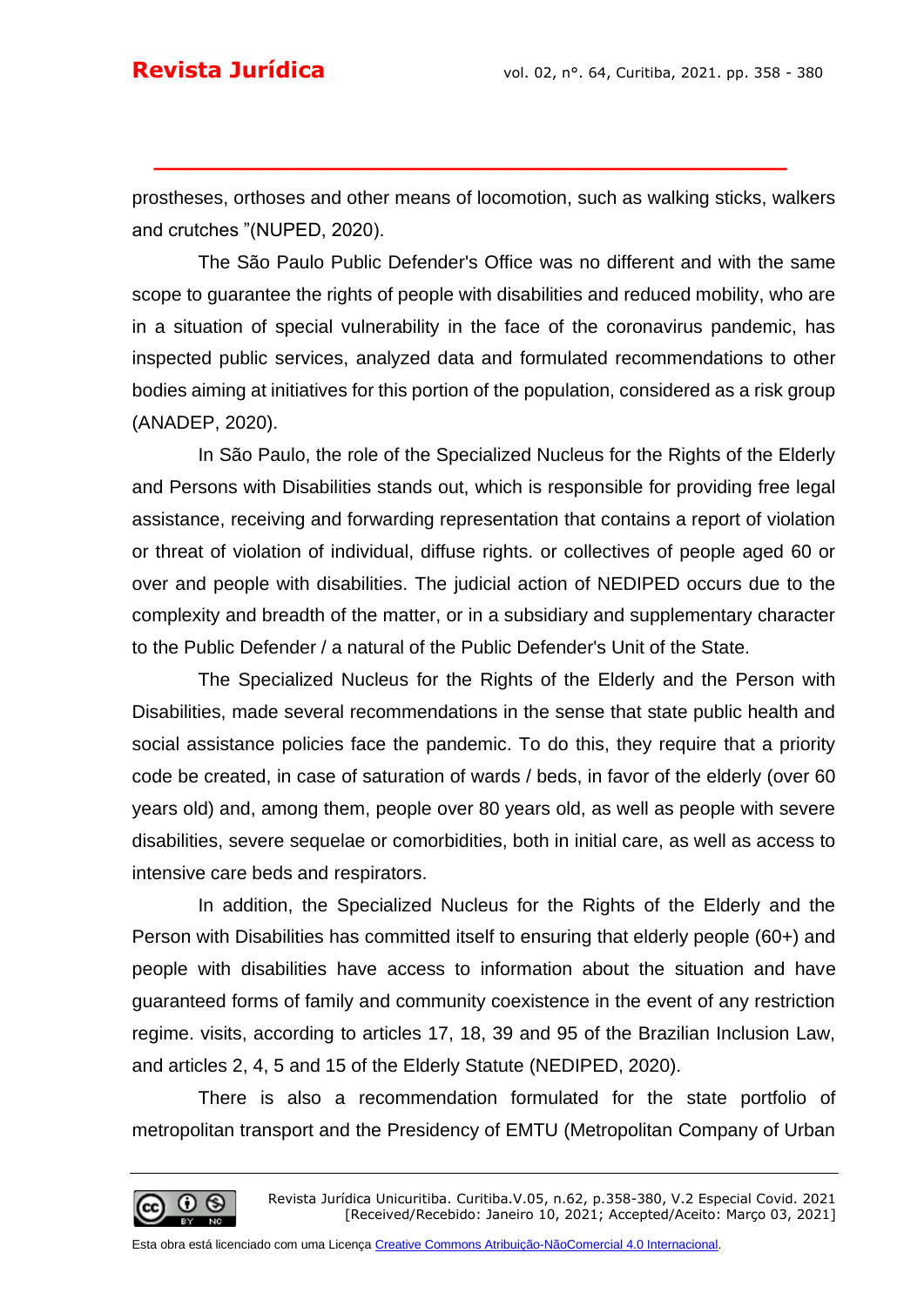Transport of São Paulo), guiding the formulation of preventive measures in the scope of metropolitan and municipal public transport, including door-to-door transport. contagion. It also recommends implementing a system of automatic renewal of gratuity in metropolitan public transportation, and a facilitated, electronic and telephone system for those present and future requests for gratuity in metropolitan public transportation, avoiding physical displacements for such purposes (ANADEP, 2020).

**\_\_\_\_\_\_\_\_\_\_\_\_\_\_\_\_\_\_\_\_\_\_\_\_\_\_\_\_\_\_\_\_\_\_\_\_\_\_\_\_\_**

In Tocantins, there was also the performance of the state Public Defender's Office, filing a Public Civil Action to implement a Transparency Portal in the State with relevant information for the entire population, so that it is easily accessible and updated on the coronavirus, such as how many beds available per hospital unit, how many are occupied, among other information related to the fight against COVID-19 (PUBLIC DEFENSE OF THE STATE OF MARANHÃO, 2020).

In Maranhão the scene is repeated, people with physical limitations suffer from the absence of special and essential care, which caused several accidents to happen, such as falls of patients inside health units in São Luís, even causing deaths. The capital still has rates of contamination, deaths and occupancy of worrying beds, which is much more compromising for the elderly, people with disabilities or with comorbidities (PUBLIC DEFENSE OF THE STATE OF MARANHÃO, 2020).

The State Public Defender's Office, through the work of the Nucleus for the Defense of the Elderly, the Person with Disabilities and Health, filed a Public Civil Action in the Court of Diffuse and Collective Interests in the Capital in order to optimize the service, observance of the laws priorities for the elderly, people with disabilities and other risk groups, the creation of strategies to facilitate communication between family members, in addition to monitoring patients admitted to the public health system (DEFENSORIA PUBLICO DO ESTADO DO MARANHÃO, 2020).

These instruments and actions are examples of resources that can be mobilized, managed and employed in the pursuit of objectives that, in the midst of the crisis caused by COVID-19, are of the utmost importance - one of these objectives being the protection and realization of the rights of women. disabled people.

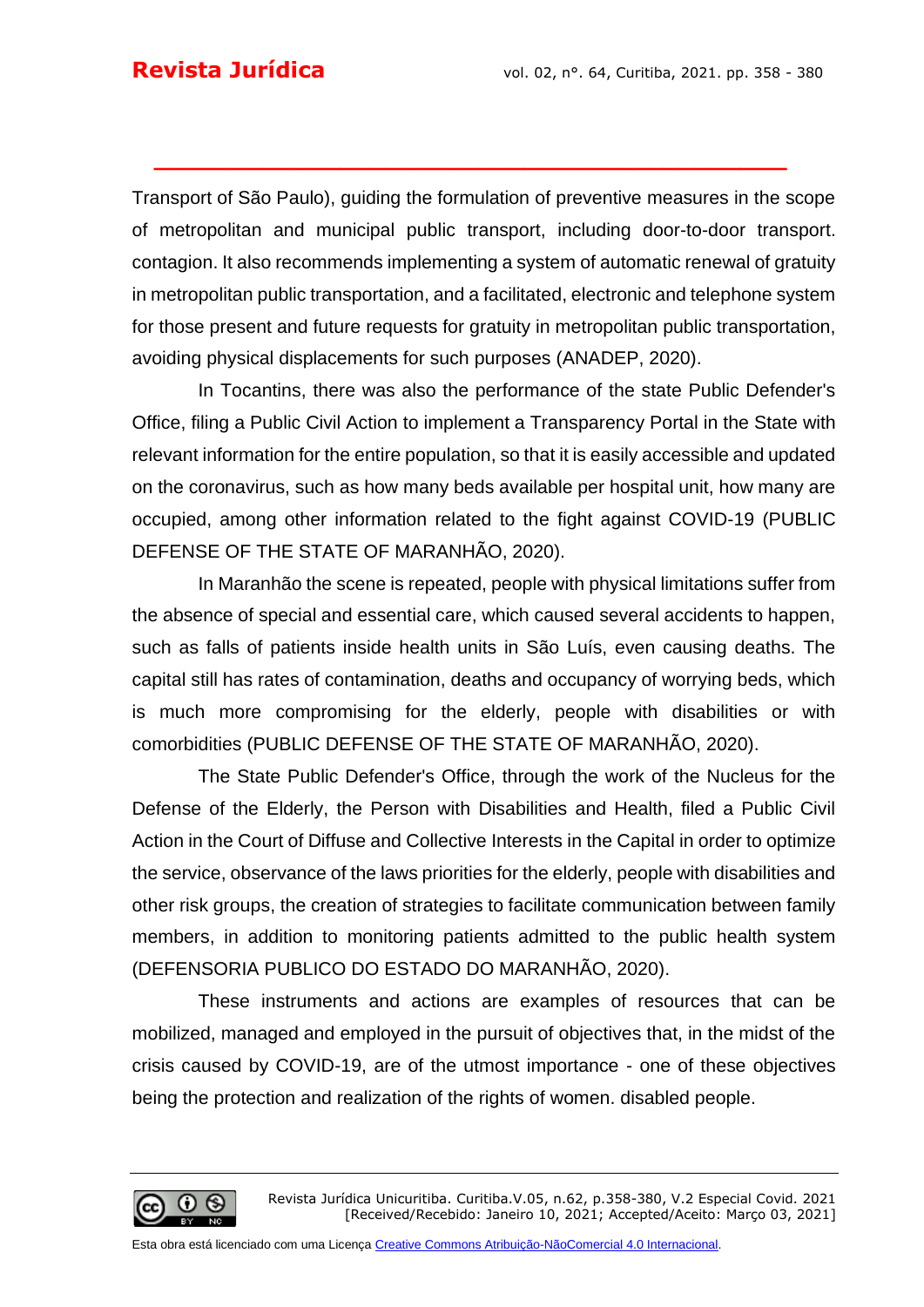The recommendation aims to ensure the accessibility and adaptation of prevention campaigns to the new coronavirus in order to meet the specific needs of people with disabilities, who are often more susceptible to contamination.

**\_\_\_\_\_\_\_\_\_\_\_\_\_\_\_\_\_\_\_\_\_\_\_\_\_\_\_\_\_\_\_\_\_\_\_\_\_\_\_\_\_**

It can be understood that the recommendation is a measure that has its value in practicality and, even, and can be used as a last attempt to resolve the issue at the extrajudicial level, before the filing of the lawsuit (FENSTERSEIFER, 2015).

However, in addition to everything previously done, the pandemic situation related to COVID-19 presents the need for new and urgent interventions, since, as previously mentioned, the advancement of the coronavirus promotes a weakening process for people with disabilities. In times like today, when fear and insecurity invade minds and destabilize societies, what remains is the certainty about the need to preserve what is most expensive among men: the basic principles of morality and ethic. In the field of human rights, this is one of the most relevant concepts.

The current scenario caused by Covid-19, shows us the importance of analyzing the relevance of institutions, as well as the ability to manage exceptional situations.

Thus, it is possible to note the essentiality of the Public Defender's Office for the administration of Justice, its action is aimed at promoting, at all levels, legal guidance and defense of the most needy population, that is, of those individuals and groups that cannot afford the costs. expenses of a private representation.

In this sense, the mobilization, in times of crisis, of governments and institutions around the objective of defending the most vulnerable is one of the factors that preserves people from complete abandonment and barbarism. Thus, providing support to people with disabilities at a time like this means not only supporting a fragile group, but also strengthening the institutions and essential values of democracy and the rule of law.

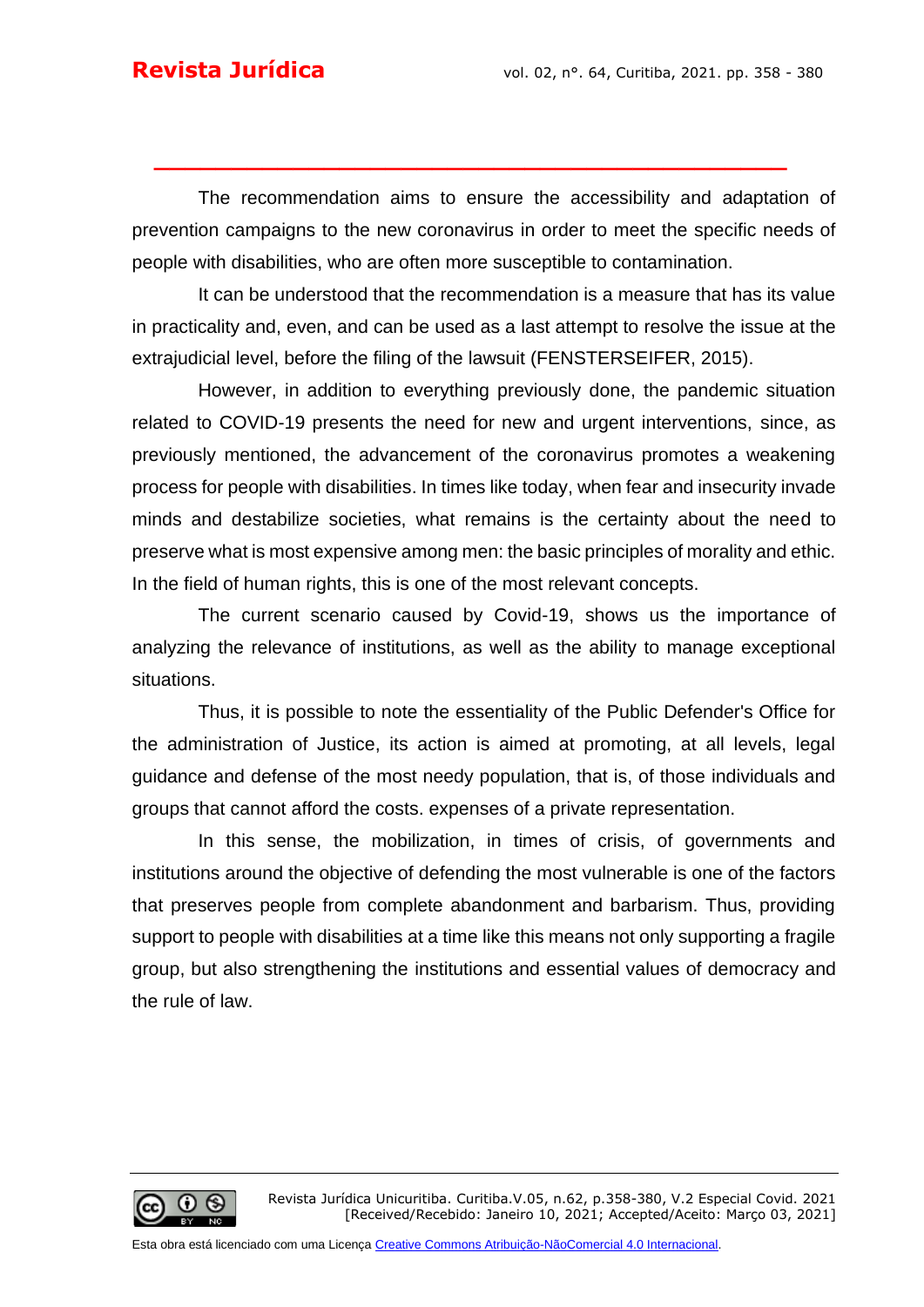### **5 FINAL CONSIDERATIONS**

The emergence of the coronavirus presents society with a range of themes whose neglect, in terms of human rights, can mean serious damage. It is precisely on one of these themes that the present study looked at, seeking to shed light on a nebulous issue and that, understands dynamics that are connected with legal and political guidelines and values dear to contemporary democracies.

**\_\_\_\_\_\_\_\_\_\_\_\_\_\_\_\_\_\_\_\_\_\_\_\_\_\_\_\_\_\_\_\_\_\_\_\_\_\_\_\_\_**

The importance of the actions of the Public Defender's Office - as instruments to enforce the rights of people with disabilities in times of COVID-19 - is related to some factors, such as the abnormal level of vulnerability that, at times like the current one, affects people with disabilities. deficiency. However, it should be noted that the Public Defender's Office has a variety of instruments aimed at facing crises that threaten human rights, which gives this entity great relevance in the context of the dilemmas discussed here.

The most common legal instruments are public civil actions aimed at welcoming people living on the streets in temporary shelters, due to the risks they were exposed to in relation to Covid-19. In addition, there is also a public civil action aimed at resuming free public transportation for the elderly, as well as efficient transportation for people with disabilities, actions to provide access to relevant information to face the health crisis, and in general to give concrete constitutional and infraconstitutional rules regarding the rights of people with disabilities.

The Public Defender's Office acts and reaches beyond the political responses with the Judiciary, through individual or collective legal actions (such as public civil actions) to guarantee social rights not enforced by the Executive and Legislative, it also acts in the extrajudicial scope to those in need. , through recommendations and requests, among other prerogatives of the institution.

It can be seen that, as the calamity situation worsens, the work of the Public Defender's Office becomes even more important, as people in situations of extreme vulnerability, who suffer most from the pandemic, are the users of the services of this institution.

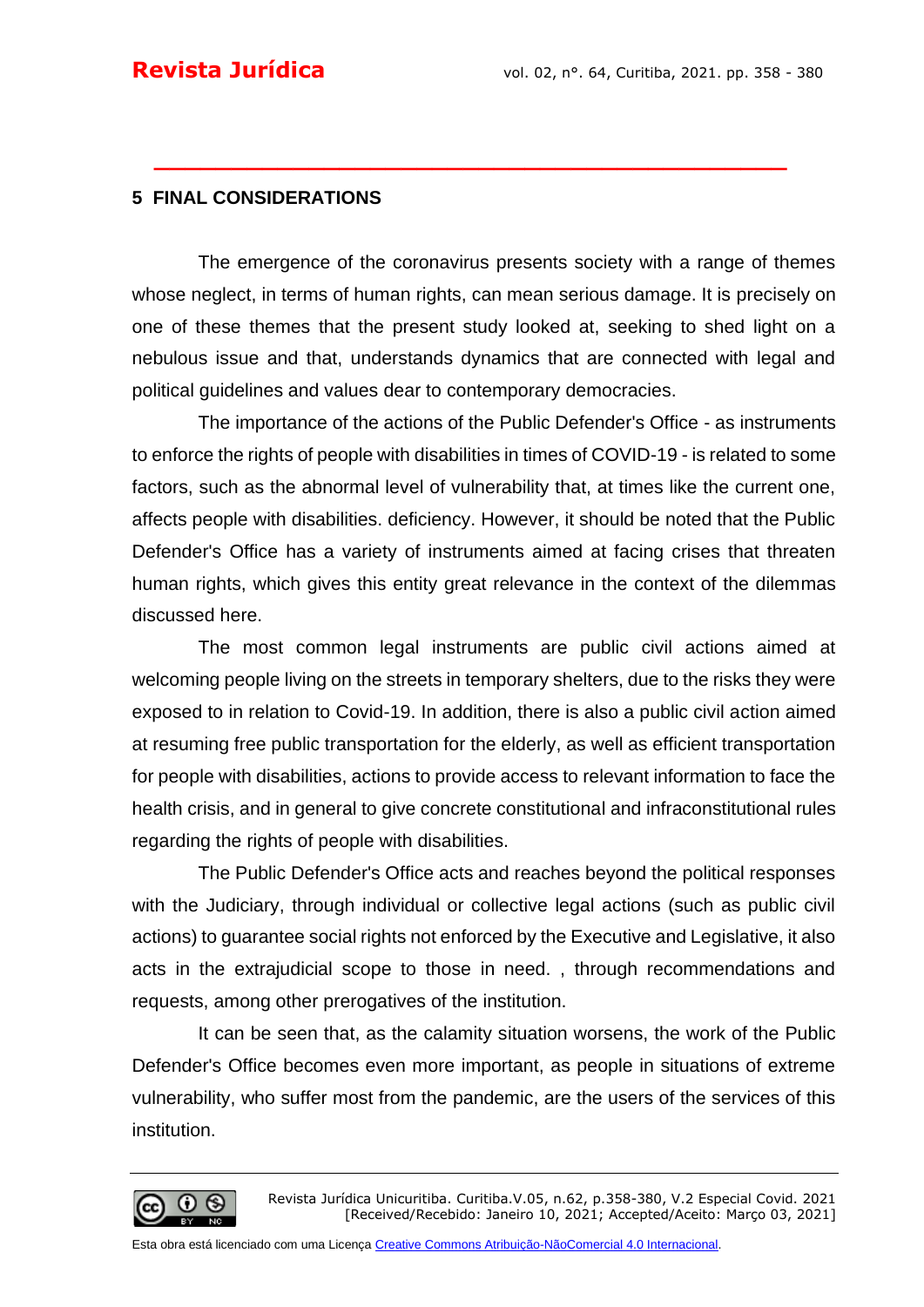However, other questions leave room for other studies to emerge on the topics covered in this essay, such as the long-term impacts of COVID-19 on the reality of people with disabilities, the effectiveness of the attitudes adopted by the Defender and by the entire society in question. moments of crisis, among other things.

**\_\_\_\_\_\_\_\_\_\_\_\_\_\_\_\_\_\_\_\_\_\_\_\_\_\_\_\_\_\_\_\_\_\_\_\_\_\_\_\_\_**

It can be concluded that, in view of the current reality, there is a need for society in institutions and agents that seek measures that bring protection and security to overcome the current factual context with the least number of possible damages, being the role of defenders public, at this moment, fundamental for the survival of thousands of people. In this desire, as exposed during the work, the Public Defender's Office has been increasingly demanded and acts through several ways to guarantee and safeguard the fundamental rights of the Brazilian population.

Only time will be able to say whether the Public Defender's Office, in the face of threats related to the coronavirus, will make good use of the resources it has, and whether the other institutions, in addition to society as a whole, will corroborate any measures adopted in favor of people with deficiency.

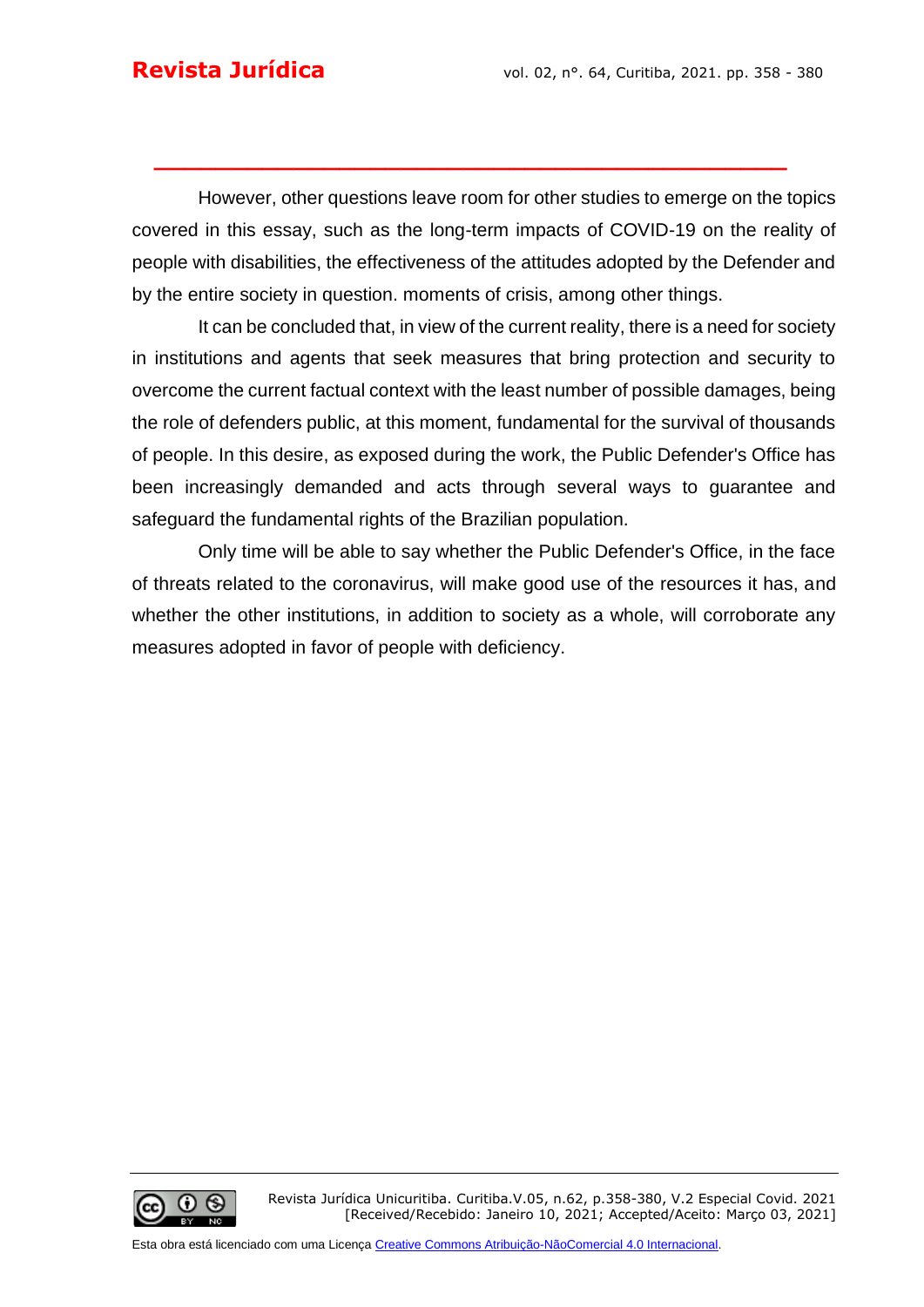#### **REFERENCES**

ANADEP. **CORONAVÍRUS:** Defensoria de SP acts to ensure the rights of elderly and disabled people in a situation of special vulnerability. 2020. Available at: https://www.anadep.org.br/wtk/pagina/materia?id=43527. Accessed on: 13 Nov. 2020

**\_\_\_\_\_\_\_\_\_\_\_\_\_\_\_\_\_\_\_\_\_\_\_\_\_\_\_\_\_\_\_\_\_\_\_\_\_\_\_\_\_**

ARIAS, Juan. **The 45 million Brazilians with physical disabilities are the new outcasts.** 2019. **Available** at: https://brasil.elpais.com/brasil/2019/05/08/opinion/1557340319\_165119.html. Accessed on: 5 Nov. 2020.

BOBBIO, Norberto**. The Age of Rights.** Rio de Janeiro: Elsevier, 2004.

BRAZIL, Constitution (1988). **Constitution of the Federal Republic of Brazil**. Brasília, DF: Federal Senate, 1988.

BRAZIL, 2015, Law no. 13,146, of July 6. 2015. Brazilian Law for the Inclusion of Persons with Disabilities. Available in:http://www.planalto.gov.br/ccivil 03/ Ato2015-2018/2015/Lei/L13146>. Accessed on: 31 Jul. 2020.

CAPPELLETTI, Mauro .; GARTH, Bryan. **Access to justice.** Ellen Gracie Northfleet. Porto Alegre: Fabris, 1988.

DPE / MA, **Public Defender of the State of Maranhão.** DPE asks for adjustments in the care and transparency of information to relatives of patients with Covid-19 in the public bealth network. Available at: https://defensoria.ma.def.br/dpema/portal/noticias/6893/dpe-pede-adequacoes-noatendimento-e-na-transparencia-de-informacoes-a-familiares-de-pacientes-com covid-19-in-the-public-health-network. Access on: 17 Nov. 2020.

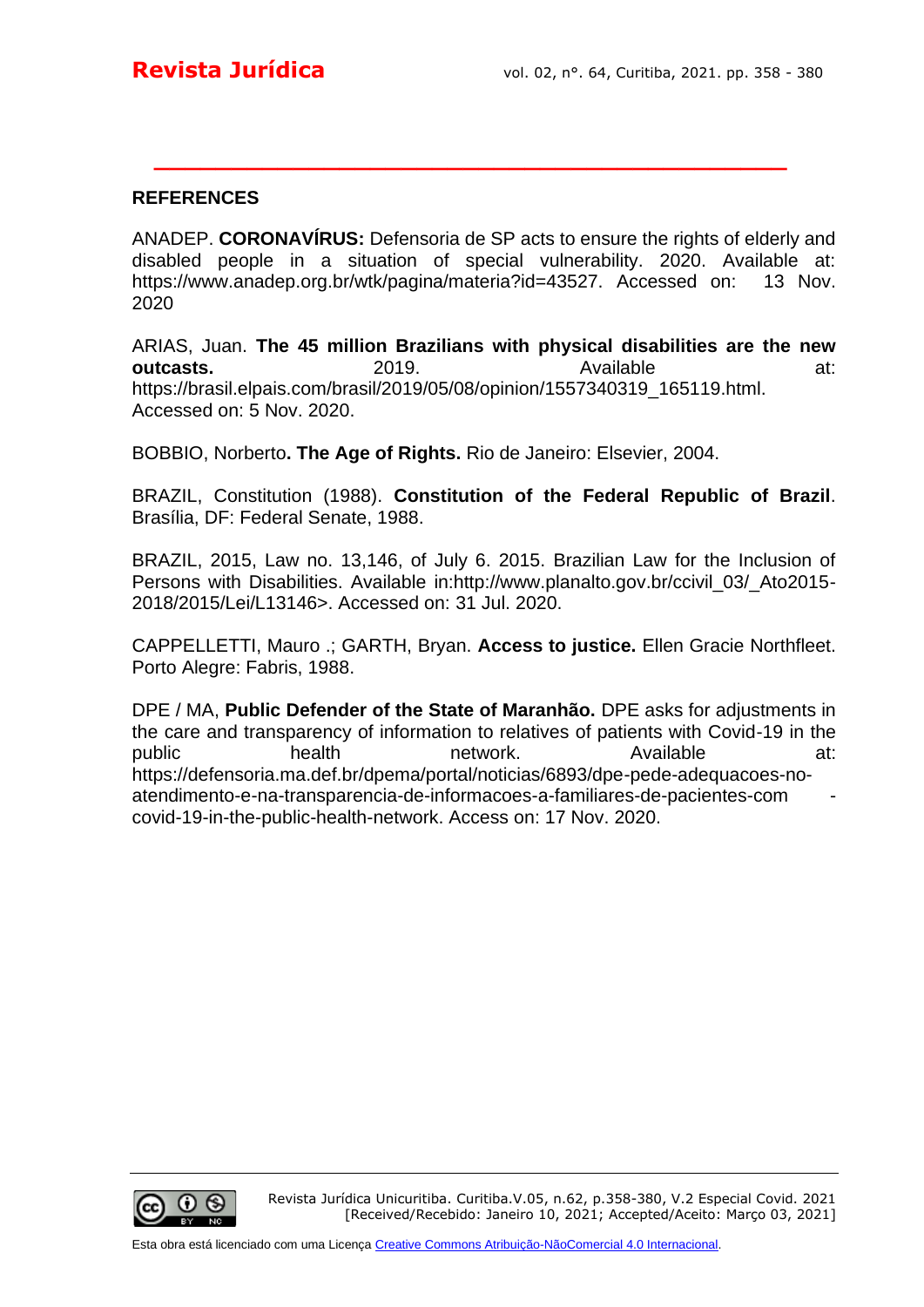DPE / TO, **Public Defender of the State of Tocantins**. DPE requires Portal with information about beds for Covid-19 patients and coping data. Available at: https: // https://www.defensoria.to.def.br/noticia/43150. Access on: 17 Nov. 2020.

**\_\_\_\_\_\_\_\_\_\_\_\_\_\_\_\_\_\_\_\_\_\_\_\_\_\_\_\_\_\_\_\_\_\_\_\_\_\_\_\_\_**

DINIZ, Fernanda Paula; FERREIRA, Juliene Cristina. **Chapter II** - Jurisdictional protection of the right to health of people with disabilities: Contemporary Issues. Available at: http://biblioteca.cofen.gov.br/wp-content/uploads/2019/06/Direitos-daspessoas-com-Defici%C3%AAncia-Estudos-em-Homenagem-ao-Professor-Daniel-Augusto- Reis.pdf)

FEMINELLA, Anna Paula; LOPES, Laís de Figueirêdo. **Brazilian Law for Inclusion of People with Commented Disabilities.** Campinas: FEAC Foundation, 2016.

FENSTERSEIFER, Tiago. **Public defense, fundamental rights and public civil action:** collective protection of the fundamental rights (liberal, social and ecological) of individuals and social groups in need. São Paulo: Saraiva, 2015.

FERREIRA FILHO, Manoel Gonçalves. **Constitutional Law Course.** São Paulo: Saraiva, 2012.

FONSECA, Ricardo Tadeu Marques da. **Inclusive society and citizenship of people with disabilities.** Available at: http://pcd.mppr.mp.br/pagina-12.html. Access on: July 31, 2020.

GRUBER, Arthur. **Covid-19:** what is known about the origin of the disease. 2020. Available at: https://jornal.usp.br/artigos/covid2-o-que-se-sabe-sobre-a-origem-dadoenca/. Accessed on: 31 Jul. 2020.

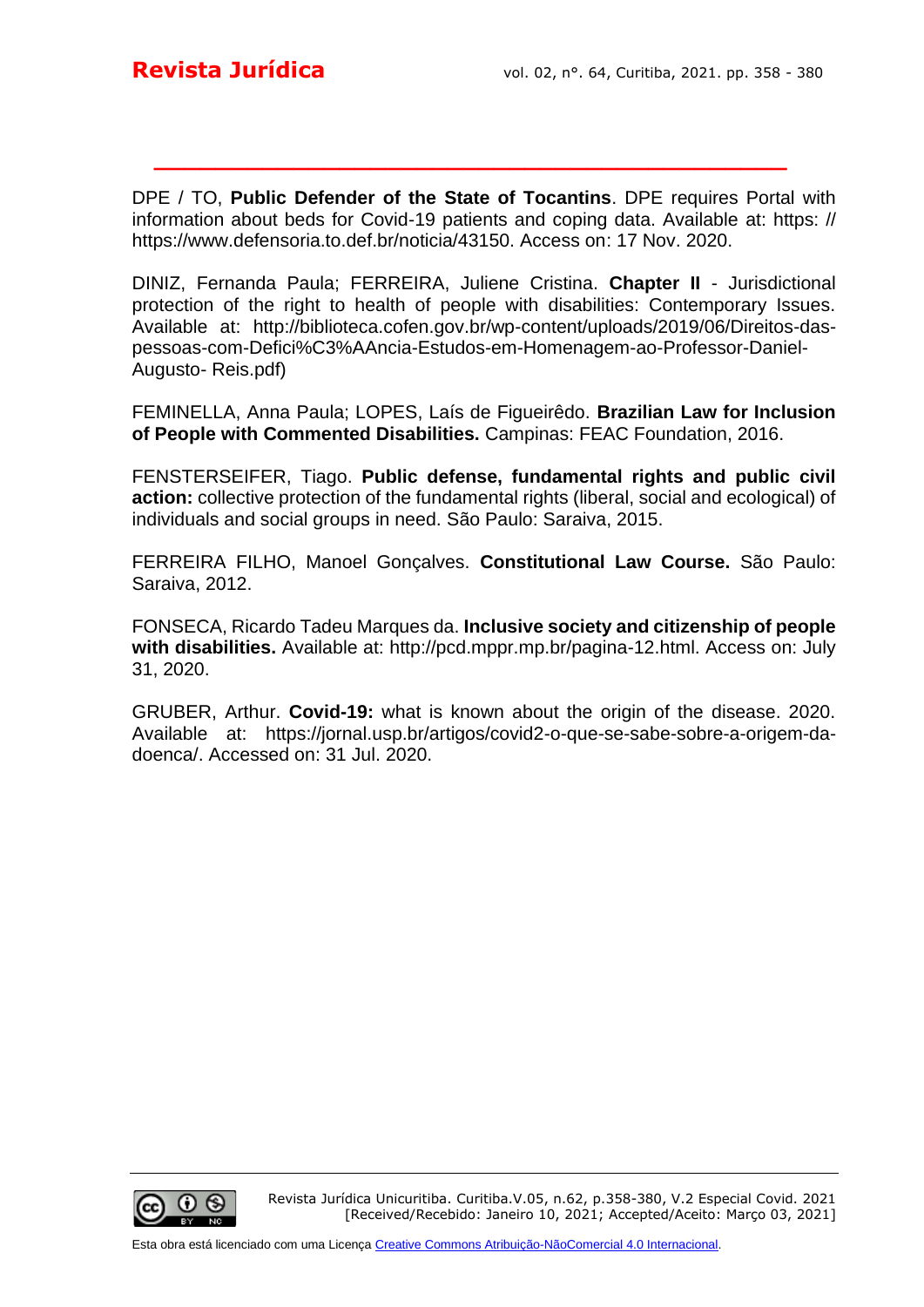LEAL, Luciana Nunes, THOMÉ, Clarissa. **Brazil has 45.6 million disabled people.** Estadão. July 28, 2012. Available at:http://www.estadao.com.br/noticias/geral,brasiltem-45-6-milhoesde-Deficiente,893424. Access on: 10 Nov. 2020

**\_\_\_\_\_\_\_\_\_\_\_\_\_\_\_\_\_\_\_\_\_\_\_\_\_\_\_\_\_\_\_\_\_\_\_\_\_\_\_\_\_**

LOPES, Laís Vanessa Carvalho de Figueiredo. From the Convention to the Brazilian Inclusion Law - (:. Preliminary provisions. In: LEITE, Flávia Piva Almeida; COSTA FILHO, Waldir Macieira da; RIBEIRO, Lauro Luiz Gomes (Coord.). **Comments on the Statute of Persons with Disabilities**. São Paulo: Saraiva, 2019)

MODELLI, Laís. **4 people with disabilities report the routine in the days of Covid-19:** 'I need to touch things and people in order to situate myself'. 2020. Available at: https://g1.globo.com/bemestar/coronavirus/noticia/2020/05/04/4-pessoas-comdeficiencia-relatam-a-rotina-nos-tempos-de-covid-19-preciso-tocar- in-things-and-inpeople-to-situate-me.ghtml. Access on: 5 Nov. 2020.

MOLINA, Pamela. **Practical Guide to Inclusive Responses and Focus on Directives for COVID-19 in the Americas.** General Secretariat of the Organization of American States, 2020.

NEDIPED, Specialized Nucleus for the Rights of the Elderly and the Disabled. **OFÍCIO NEDIPED | DPESP nº 19/2020.** Recommendation on COVID-19 for the defense of the rights of the elderly and people with disabilities in vulnerable situations. Available in[:https://defensoria.sp.def.br/dpesp/Repositorio/40/Documentos/Oficio%20NEDIPE](https://defensoria.sp.def.br/dpesp/Repositorio/40/Documentos/Oficio%20NEDIPED%2023%202020%20COVID19%20SES%20SEDS1.docx) [D%2023%202020%20COVID19%20SES%20SEDS1.docx.](https://defensoria.sp.def.br/dpesp/Repositorio/40/Documentos/Oficio%20NEDIPED%2023%202020%20COVID19%20SES%20SEDS1.docx) Access on: 5 Nov. 2020

NUPED, **Service Center for People with Disabilities in PD in the State of RJ. Recommendation No. 002/2020.** Rio de Janeiro, 2020. Available at: http://www.defensoria.rj.def.br/noticia/detalhes/10166-Coronavirus-DPRJ-quercampanha-adaptada-para-pessoa-com-deficiencia. Access on: 12 Nov. 2020.